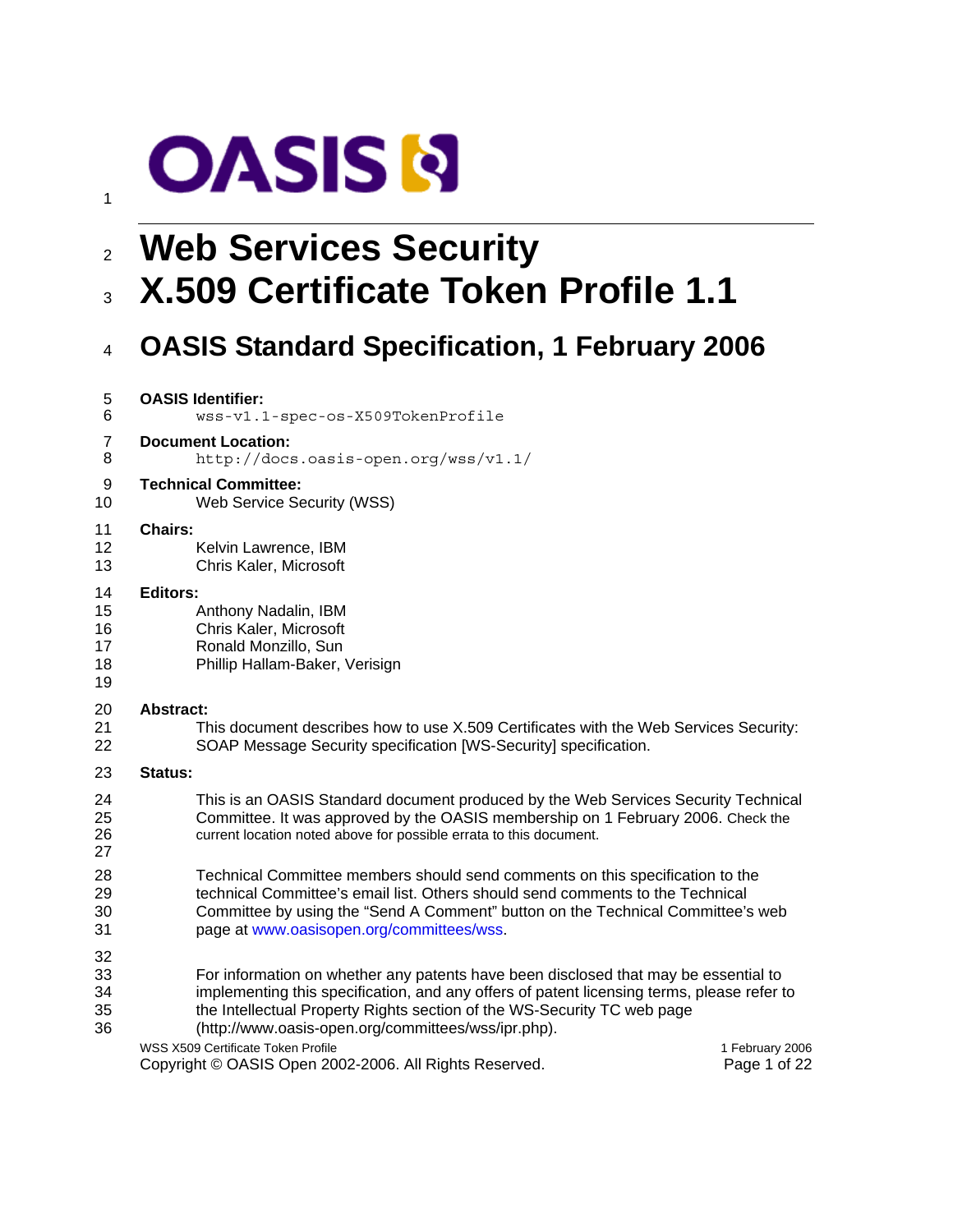### <sup>37</sup>**Notices**

38 OASIS takes no position regarding the validity or scope of any intellectual property or other rights 39 that might be claimed to pertain to the implementation or use of the technology described in this 40 document or the extent to which any license under such rights might or might not be vailable; 41 neither does it represent that it has made any effort to identify any such rights. Information on 42 OASIS's procedures with respect to rights in OASIS specifications can be found at the OASIS 43 website. Copies of claims of rights made available for publication and any assurances of licenses 44 to be made available, or the result of an attempt made to obtain a general license or permission 45 for the use of such proprietary rights by implementors or users of this specification, can be 46 obtained from the OASIS Executive Director. OASIS invites any interested party to bring to its 47 attention any copyrights, patents or patent applications, or other proprietary rights which may 48 cover technology that may be required to implement this specification. Please address the 49 information to the OASIS Executive Director. 50 51 Copyright (C) OASIS Open 2002-2006. All Rights Reserved. 52 53 This document and translations of it may be copied and furnished to others, and derivative works 54 that comment on or otherwise explain it or assist in its implementation may be prepared, copied, 55 published and distributed, in whole or in part, without restriction of any kind, provided that the 56 above copyright notice and this paragraph are included on all such copies and derivative works. 57 However, this document itself may not be modified in any way, such as by removing the copyright 58 notice or references to OASIS, except as needed for the purpose of developing OASIS 59 specifications, in which case the procedures for copyrights defined in the OASIS Intellectual 60 Property Rights document must be followed, or as required to translate it into languages other 61 than English. 62 63 The limited permissions granted above are perpetual and will not be revoked by OASIS or its 64 successors or assigns. 65 66 This document and the information contained herein is provided on an "AS IS" basis and OASIS 67 DISCLAIMS ALL WARRANTIES, EXPRESS OR IMPLIED, INCLUDING BUT NOT LIMITED TO 68 ANY WARRANTY THAT THE USE OF THE INFORMATION HEREIN WILL NOT INFRINGE 69 ANY RIGHTS OR ANY IMPLIED WARRANTIES OF MERCHANTABILITY OR FITNESS FOR A 70 PARTICULAR PURPOSE. 71

72 OASIS has been notified of intellectual property rights claimed in regard to some or all of the 73 contents of this specification. For more information consult the online list of claimed rights.

- 74
- 75 This section is non-normative.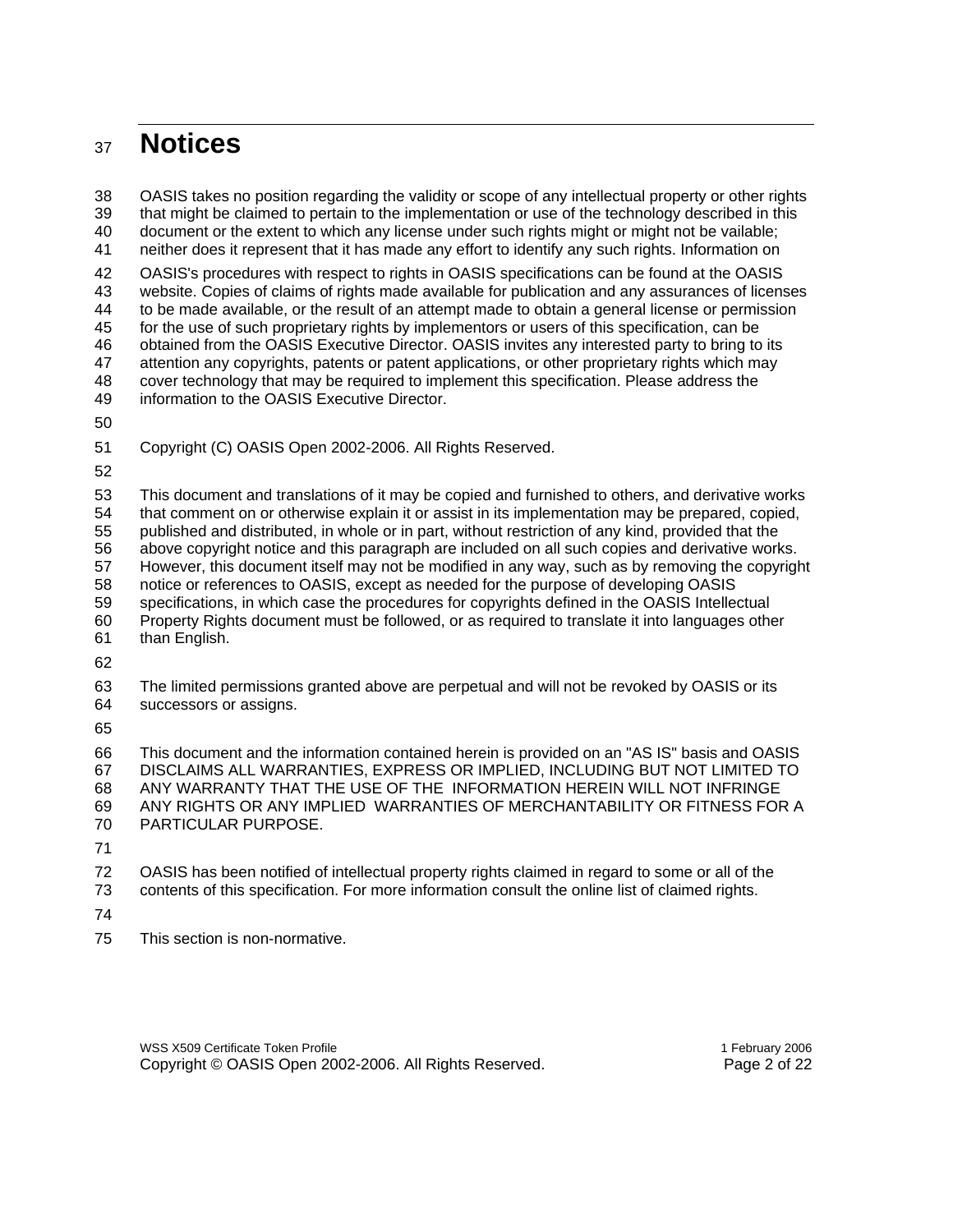## 76 Table of Contents

| 77  | 1              |  |
|-----|----------------|--|
| 78  | $\overline{2}$ |  |
| 79  |                |  |
| 80  |                |  |
| 81  |                |  |
| 82  | 3              |  |
| 83  |                |  |
| 84  |                |  |
| 85  |                |  |
| 86  |                |  |
| 87  |                |  |
| 88  |                |  |
| 89  |                |  |
| 90  |                |  |
| 91  |                |  |
| 92  |                |  |
| 93  |                |  |
| 94  |                |  |
| 95  |                |  |
| 96  |                |  |
| 97  | 4              |  |
| 98  | 5              |  |
| 99  |                |  |
| 100 |                |  |
| 101 |                |  |

WSS X509 Certificate Token Profile<br>Copyright © OASIS Open 2002-2006. All Rights Reserved.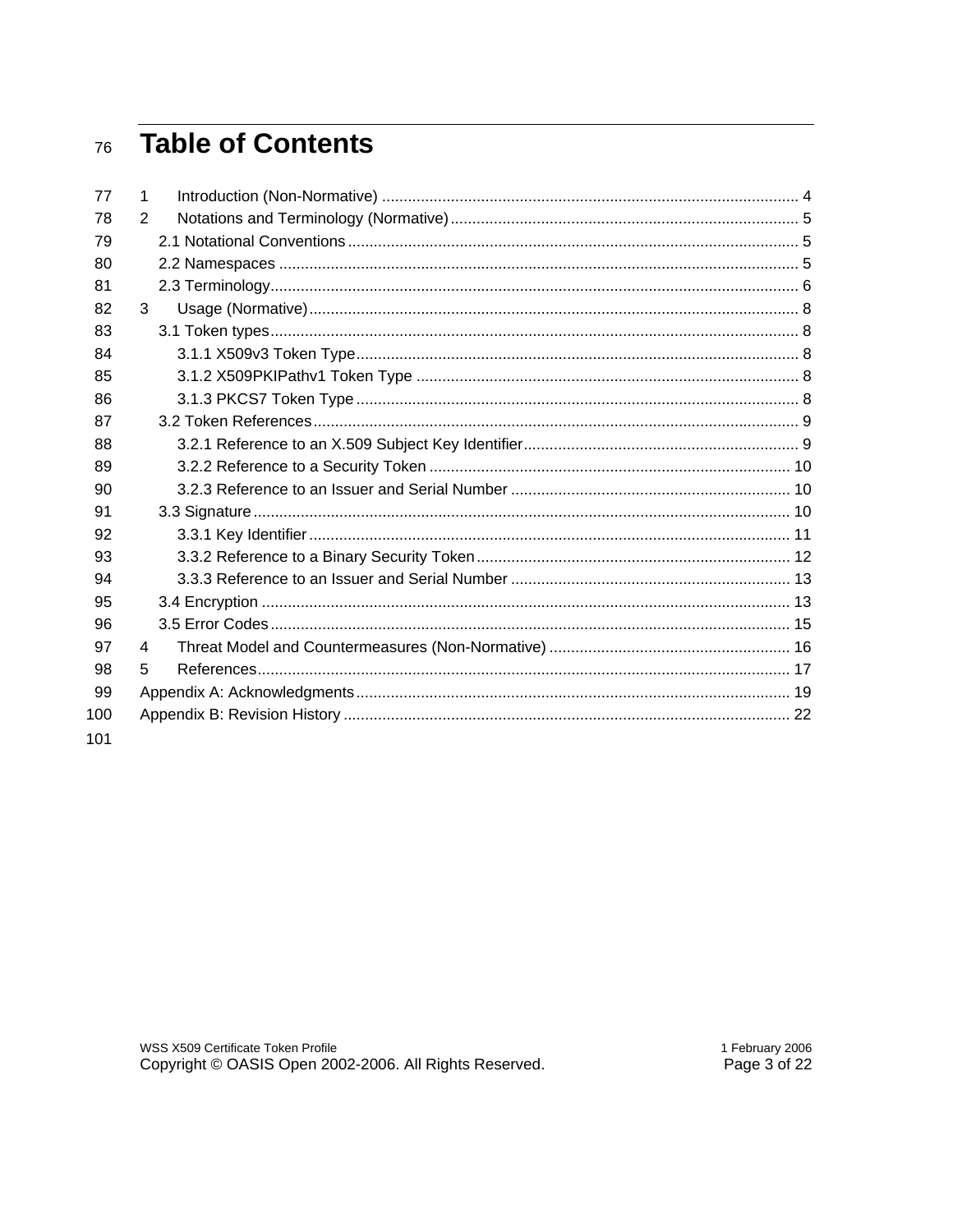## <sup>102</sup>**1 Introduction (Non-Normative)**

103 This specification describes the use of the X.509 authentication framework with the Web Services 104 Security: SOAP Message Security specification [WS-Security].

105

106 An X.509 certificate specifies a binding between a public key and a set of attributes that includes 107 (at least) a subject name, issuer name, serial number and validity interval. This binding may be

108 subject to subsequent revocation advertised by mechanisms that include issuance of CRLs,

109 OCSP tokens or mechanisms that are outside the X.509 framework, such as XKMS.

110

111 An X.509 certificate may be used to validate a public key that may be used to authenticate a

- 112 SOAP message or to identify the public key with a SOAP message that has been encrypted.
- 113

114 Note that Sections 2.1, 2.2, all of 3, and indicated parts of 5 are normative. All other sections are 115 non-normative.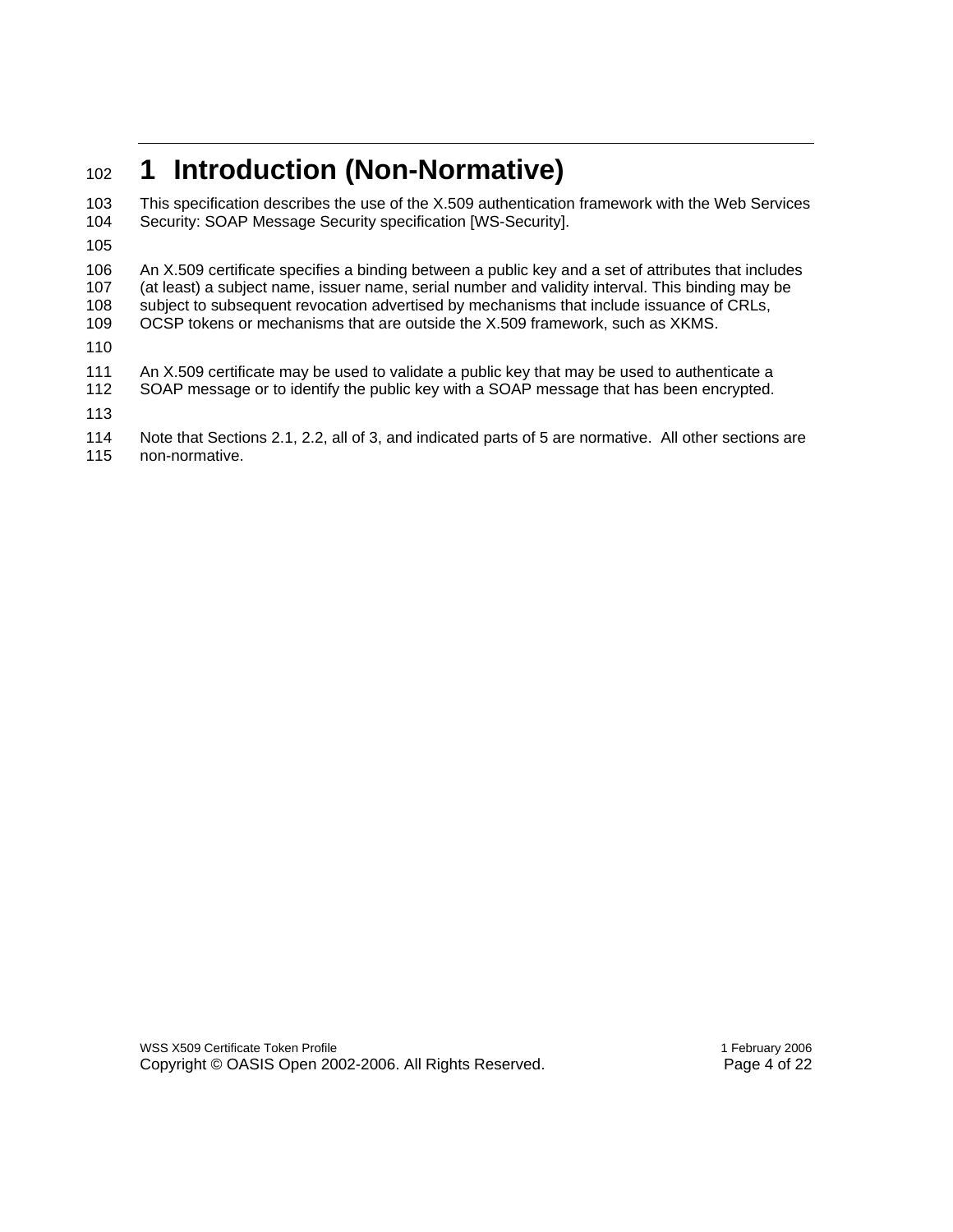## <sup>116</sup>**2 Notations and Terminology (Normative)**

117 This section specifies the notations, namespaces and terminology used in this specification.

#### 118 **2.1 Notational Conventions**

119 The keywords "MUST", "MUST NOT", "REQUIRED", "SHALL", "SHALL NOT", "SHOULD", 120 "SHOULD NOT", "RECOMMENDED", "MAY", and "OPTIONAL" in this document are to be 121 interpreted as described in RFC 2119.

122

123 When describing abstract data models, this specification uses the notational convention used by 124 the XML Infoset. Specifically, abstract property names always appear in square brackets (e.g., 125 [some property]).

126

127 When describing concrete XML schemas, this specification uses a convention where each 128 member of an element's [children] or [attributes] property is described using an XPath-like 129 notation (e.g., /x:MyHeader/x:SomeProperty/@value1). The use of {any} indicates the presence 130 of an element wildcard (<xs:any/>). The use of @{any} indicates the presence of an attribute

- 131 wildcard (<xs:anyAttribute/>).
- 132

#### 133 **2.2 Namespaces**

134 Namespace URIs (of the general form "some-URI") represents some application-dependent or 135 context-dependent URI as defined in RFC 3986 [URI]. This specification is designed to work with 136 the general SOAP [SOAP11, SOAP12] message structure and message processing model, and 137 should be applicable to any version of SOAP. The current SOAP 1.1 namespace URI is used 138 herein to provide detailed examples, but there is no intention to limit the applicability of this 139 specification to a single version of SOAP.

140

141 The namespaces used in this document are shown in the following table (note that for brevity, the 142 examples use the prefixes listed below but do not include the URIs – those listed below are 143 assumed).

144

| 145 | http://docs.oasis-open.org/wss/2004/01/oasis-200401-wss-wssecurity-secext-  |
|-----|-----------------------------------------------------------------------------|
| 146 | 1.0.xsd                                                                     |
| 147 | http://docs.oasis-open.org/wss/2004/01/oasis-200401-wss-wssecurity-utility- |
| 148 | 1.0.xsd                                                                     |
| 149 | http://docs.oasis-open.org/wss/oasis-wss-wssecurity-secext-1.1.xsd          |
|     |                                                                             |

150 The following namespace prefixes are used in this document:

|                                                     | <b>Prefix Namespace</b>                   |  |
|-----------------------------------------------------|-------------------------------------------|--|
| <b>S11</b>                                          | http://schemas.xmlsoap.org/soap/envelope/ |  |
| WSS X509 Certificate Token Profile<br>February 2006 |                                           |  |

Copyright © OASIS Open 2002-2006. All Rights Reserved. Page 5 of 22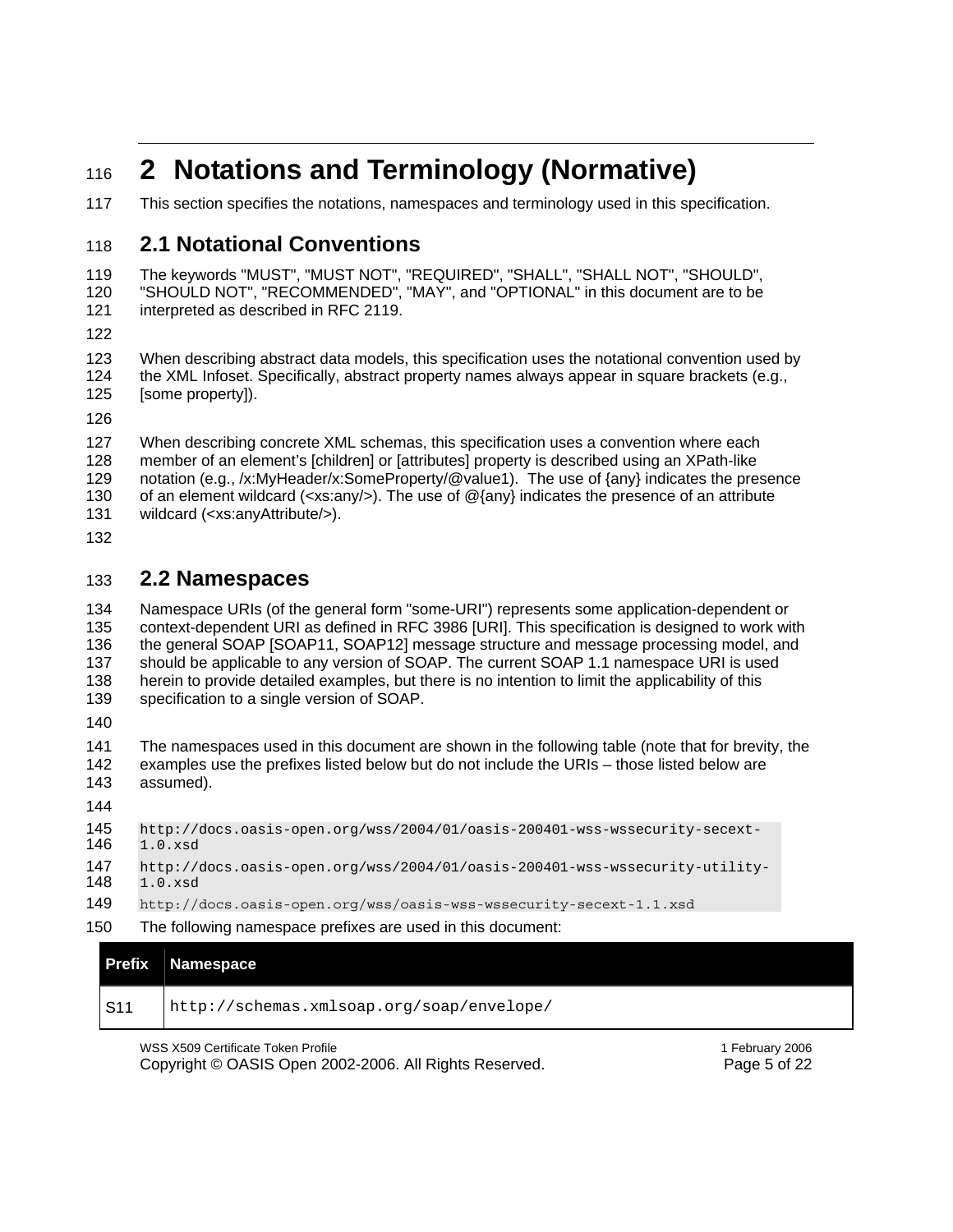| S <sub>12</sub> | http://www.w3.org/2003/05/soap-envelope                                                  |
|-----------------|------------------------------------------------------------------------------------------|
| ds              | http://www.w3.org/2000/09/xmldsiq#                                                       |
| xenc            | http://www.w3.org/2001/04/xmlenc#                                                        |
| wsse            | http://docs.oasis-open.org/wss/2004/01/oasis-200401-wss-wssecurity-<br>$secext-1.0.xsd$  |
| wsse11          | http://docs.oasis-open.org/wss/oasis-wss-wssecurity-secext-1.1.xsd                       |
| wsu             | http://docs.oasis-open.org/wss/2004/01/oasis-200401-wss-wssecurity-<br>$utility-1.0.xsd$ |

#### 151 *Table 1- Namespace prefixes*

152 URI fragments defined in this specification are relative to the following base URI unless otherwise 153 stated:

154<br>155

155 http://docs.oasis-open.org/wss/2004/01/oasis-200401-wss-x509-tokenprofile-1.0

157

#### 158 The following table lists the full URI for each URI fragment referred to in this specification.

| <b>URI Fragment</b>       | <b>Full URI</b>                                                                                             |
|---------------------------|-------------------------------------------------------------------------------------------------------------|
| #Base64Binary             | http://docs.oasis-open.org/wss/2004/01/oasis-200401-wss-soap-<br>message-security-1.0#Base64Binary          |
| #STR-Transform            | http://docs.oasis-open.org/wss/2004/01/oasis-200401-wss-soap-<br>message-security-1.0#STR-Transform         |
| #PKCS7                    | http://docs.oasis-open.org/wss/2004/01/oasis-200401-wss-x509-<br>token-profile-1.0#PKCS7                    |
| #X509v3                   | http://docs.oasis-open.org/wss/2004/01/oasis-200401-wss-x509-<br>token-profile-1.0#X509v3                   |
| #X509PKIPathy1            | http://docs.oasis-open.org/wss/2004/01/oasis-200401-wss-x509-<br>token-profile-1.0#X509PKIPathv1            |
| #X509SubjectKeyIdentifier | http://docs.oasis-open.org/wss/2004/01/oasis-200401-wss-x509-<br>token-profile-1.0#X509SubjectKeyIdentifier |

159

#### 160 **2.3 Terminology**

161 This specification adopts the terminology defined in Web Services Security: SOAP Message

162 Security specification [WS-Security].

163

WSS X509 Certificate Token Profile<br>
Copyright © OASIS Open 2002-2006. All Rights Reserved.<br>
Page 6 of 22 Copyright © OASIS Open 2002-2006. All Rights Reserved.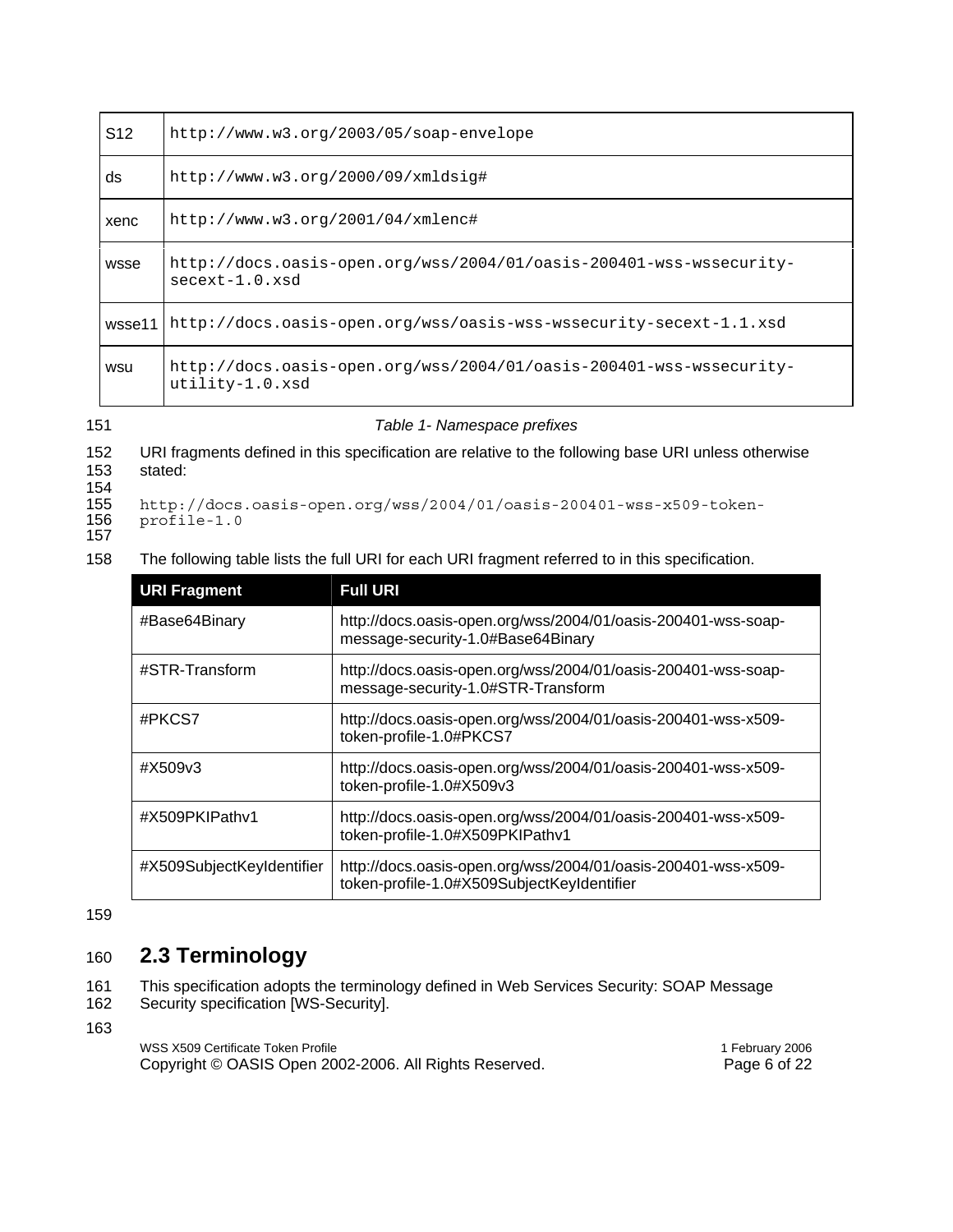- 164 Readers are presumed to be familiar with the definitions of terms in the Internet Security Glossary<br>165 [Glossary].
- [Glossary].

WSS X509 Certificate Token Profile 1 February 2006 Copyright © OASIS Open 2002-2006. All Rights Reserved. Page 7 of 22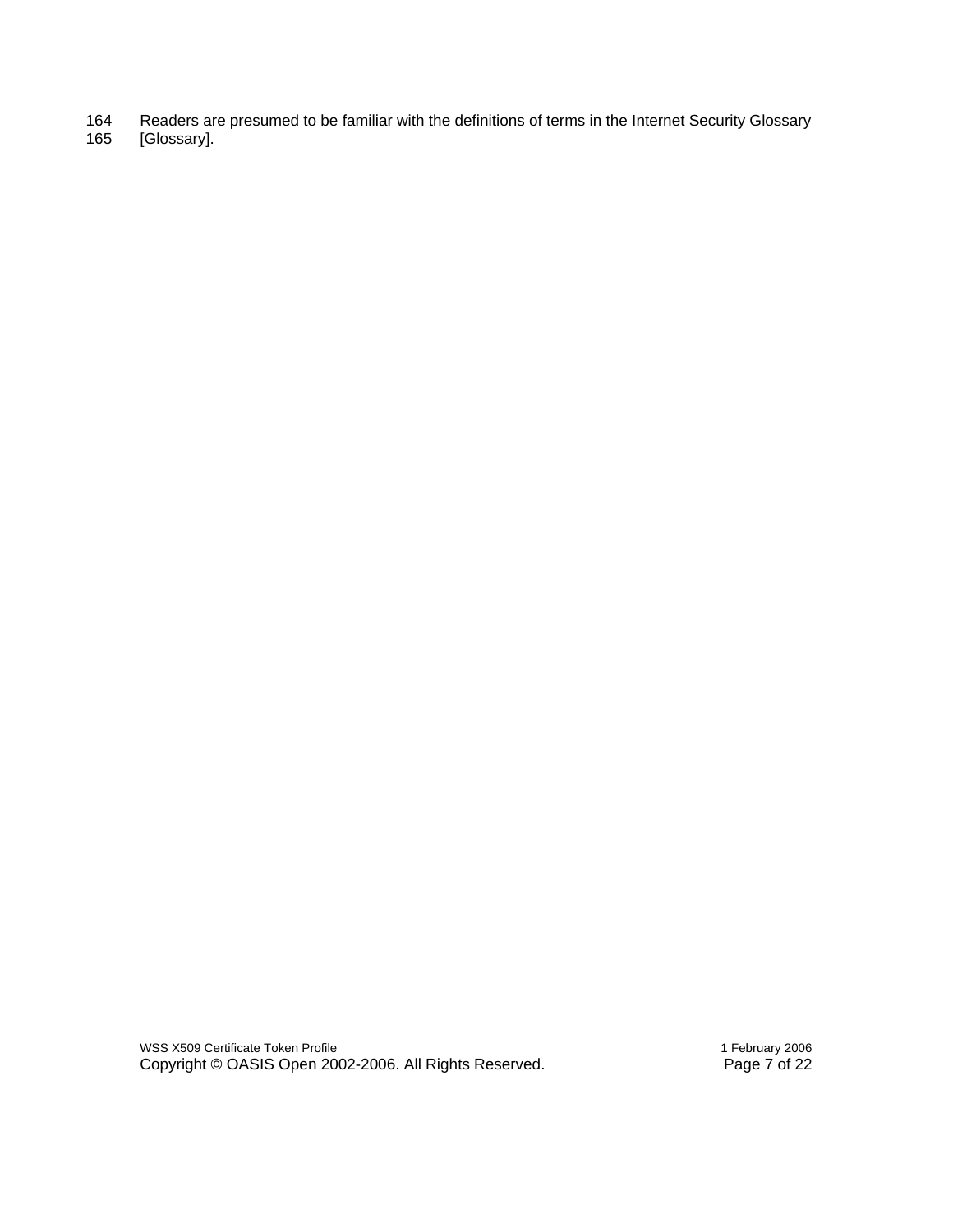## <sup>166</sup>**3 Usage (Normative)**

167 This specification describes the syntax and processing rules for the use of the X.509

168 authentication framework with the Web Services Security: SOAP Message Security specification 169 [WS-Security]. For the purposes of determining the order of preference of reference types, the

170 use of IssuerSerial within X509Data should be considered to be a form of Key Identifier

#### 171 **3.1 Token types**

172 This profile defines the syntax of, and processing rules for, three types of binary security token 173 using the URI values specified in Table 2.

174

- 175 If the ValueType attribute is missing, the receiver may interpret it either based on a prior
- 176 agreement or by parsing the content.
- 177

| Token                              | <b>ValueType URI</b> | <b>Description</b>                                                                 |
|------------------------------------|----------------------|------------------------------------------------------------------------------------|
| Single<br>certificate              | #X509v3              | An X.509 v3 certificate capable of signature-verification at<br>a minimum          |
| Single<br>certificate              | #x509v1              | An X.509 v1 certificate capable of signature-verification at<br>a minimum.         |
| Certificate<br>Path                | #X509PKIPathy1       | An ordered list of X.509 certificates packaged in a<br><b>PKIPath</b>              |
| Set of<br>certificates<br>and CRLs | #PKCS7               | A list of X.509 certificates and (optionally) CRLs<br>packaged in a PKCS#7 wrapper |

178 *Table 2 – Token types* 

#### 179 **3.1.1 X509v3 Token Type**

180 The type of the end-entity that is authenticated by a certificate used in this manner is a matter of 181 policy that is outside the scope of this specification.

#### 182 **3.1.2 X509PKIPathv1 Token Type**

183 The X509PKIPathv1 token type MAY be used to represent a certificate path.

#### 184 **3.1.3 PKCS7 Token Type**

185 The PKCS7 token type MAY be used to represent a certificate path. It is RECOMMENDED that

186 applications use the PKIPath object for this purpose instead.

WSS X509 Certificate Token Profile 1 February 2006

Copyright © OASIS Open 2002-2006. All Rights Reserved. Page 8 of 22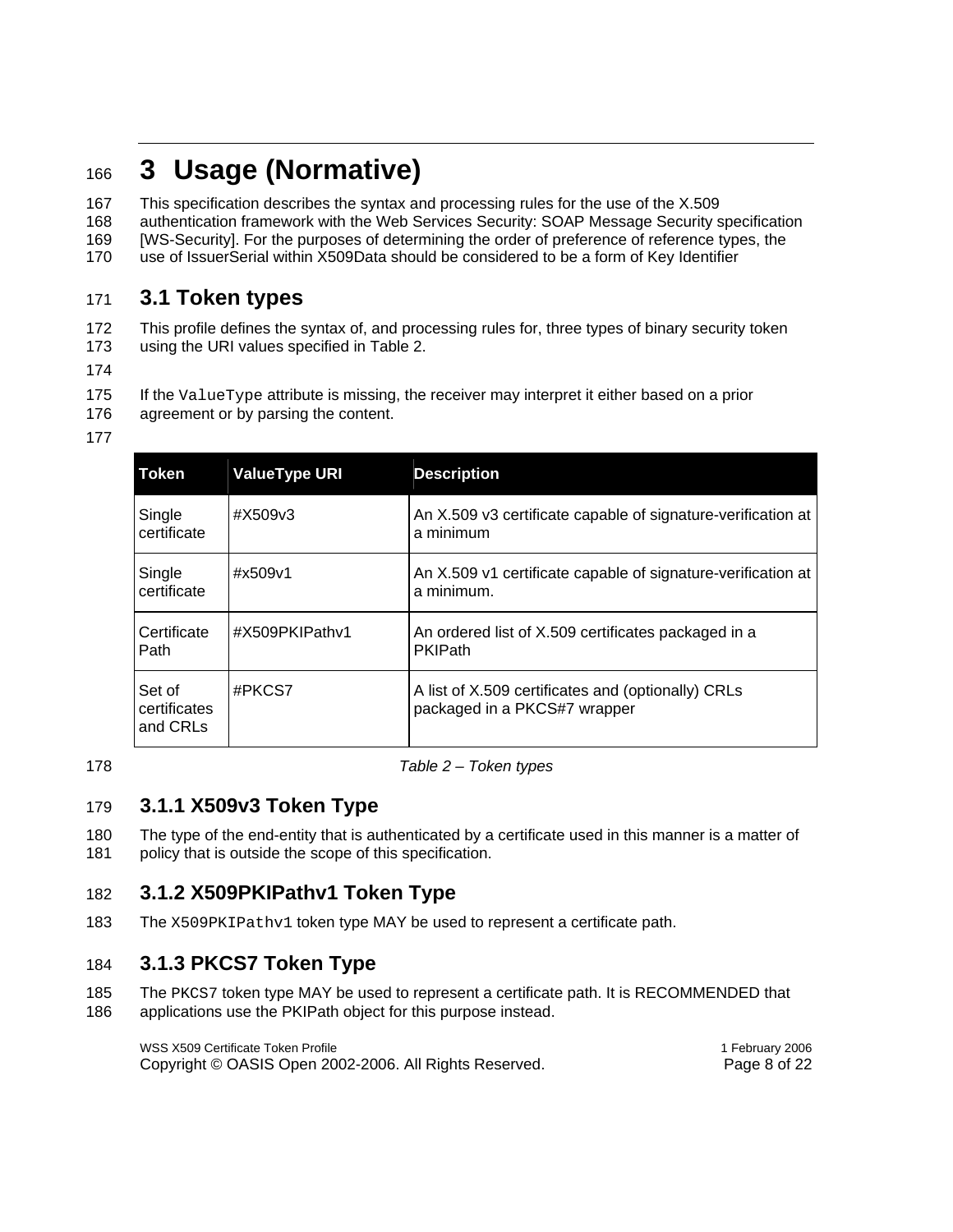189 path is converted to PKCS#7 encoded bytes and then converted back, the order of the 190 certificates may not be preserved. Processors SHALL NOT assume any significance to the order 191 of the certificates in the data structure. See [PKCS7] for more information. 192 **3.2 Token References**  193 In order to ensure a consistent processing model across all the token types supported by WSS: 194 SOAP Message Security, the <wsse:SecurityTokenReference> element SHALL be used to 195 specify all references to X.509 token types in signature or encryption elements that comply with 196 this profile. 197 198 A <wsse:SecurityTokenReference> element MAY reference an X.509 token type by one of 199 the following means: 200 201 • Reference to a Subject Key Identifier 202 The <wsse:SecurityTokenReference> element contains a 203 <wsse:KeyIdentifier> element that specifies the token data by means of a 204 X.509 SubjectKeyIdentifier reference. A subject key identifier may only be used to

188 The order of the certificates in a PKCS#7 data structure is not significant. If an ordered certificate

206 207 • Reference to a Binary Security Token 208 The <wsse:SecurityTokenReference> element contains a wsse:Reference> 209 element that references a local <wsse:BinarySecurityToken> element or a 210 remote data source that contains the token data itself. 211 212 • Reference to an Issuer and Serial Number The <wsse:SecurityTokenReference> element contains a <ds:X509Data> 214 element that contains a <ds:X509IssuerSerial> element that uniquely identifies 215 an end entity certificate by its X.509 Issuer and Serial Number.

#### 216 **3.2.1 Reference to an X.509 Subject Key Identifier**

205 reference an X.509v3 certificate."

217 The <wsse: KeyIdentifier> element is used to specify a reference to an X.509v3 certificate 218 by means of a reference to its X.509 SubjectKeyIdentifier attribute. This profile defines the syntax 219 of, and processing rules for referencing a Subject Key Identifier using the URI values specified in

220 Table 3 (note that URI fragments are relative to http://docs.oasis-

222

| <b>Subject Key Identifier</b> | ValueType URI | <b>Description</b>                                                                |
|-------------------------------|---------------|-----------------------------------------------------------------------------------|
| Certificate Key Identifier    |               | #X509SubjectKeyIdentifier   Value of the certificate's X.509 SubjectKeyIdentifier |

#### 223 *Table 3 – Subject Key Identifier*

WSS X509 Certificate Token Profile 1 February 2006 Copyright © OASIS Open 2002-2006. All Rights Reserved. Page 9 of 22

187

<sup>221</sup> open.org/wss/2004/01/oasis-200401-wss-x509-token-profile-1.0).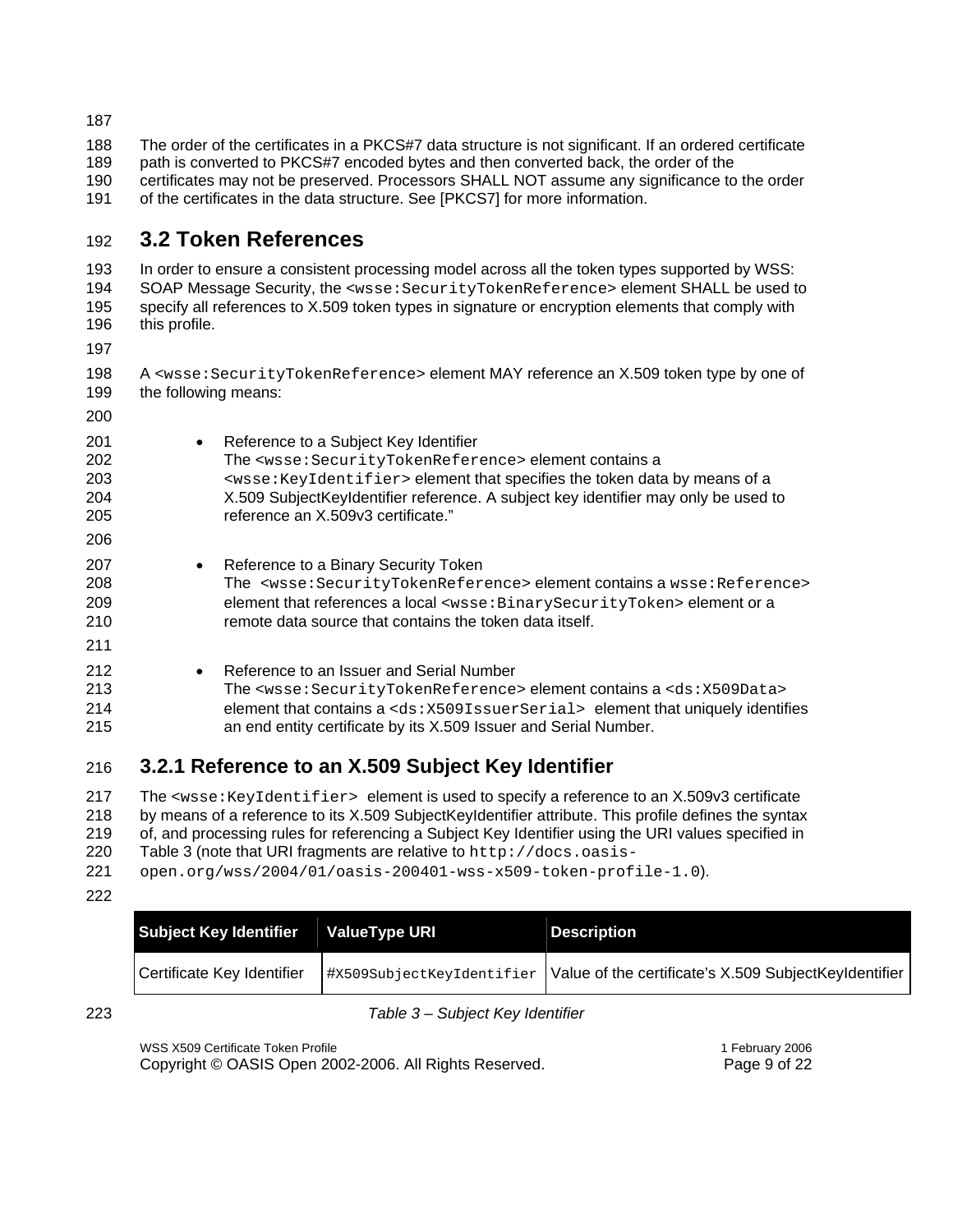- 224 The <wsse: SecurityTokenReference> element from which the reference is made contains
- 225 the <wsse:KeyIdentifier> element. The <wsse:KeyIdentifier> element MUST have a
- 226 valueType attribute with the value  $\#X509SubjectKeyIdentifier$  and its contents MUST be <br>227 the value of the certificate's X.509v3 SubiectKevIdentifier extension, encoded as per the
- the value of the certificate's X.509v3 SubjectKeyIdentifier extension, encoded as per the
- 228 <wsse:KeyIdentifier> element's EncodingType attribute. For the purposes of this 229 specification, the value of the SubjectKeyIdentifier extension is the contents of the KeyIdentifier
- 230 octet string, excluding the encoding of the octet string prefix.

#### 231 **3.2.2 Reference to a Security Token**

- 232 The <wsse:Reference> element is used to reference an X.509 security token value by means of 233 a URI reference.
- 234

235 The URI reference MAY be internal in which case the URI reference SHOULD be a bare name 236 XPointer reference to a <wsse:BinarySecurityToken> element contained in a preceding 237 message header that contains the binary X.509 security token data.

#### 238 **3.2.3 Reference to an Issuer and Serial Number**

- 239 The <ds:X509IssuerSerial> element is used to specify a reference to an X.509 security 240 token by means of the certificate issuer name and serial number.
- 241
- 242 The <ds:X509IssuerSerial> element is a direct child of the <ds:X509Data> element that is 243 in turn a direct child of the <wsse:SecurityTokenReference> element in which the 244 reference is made

#### 245 **3.3 Signature**

246 Signed data MAY specify the certificate associated with the signature using any of the X.509 247 security token types and references defined in this specification.

248

249 An X.509 certificate specifies a binding between a public key and a set of attributes that includes 250 (at least) a subject name, issuer name, serial number and validity interval. Other attributes may 251 specify constraints on the use of the certificate or affect the recourse that may be open to a 252 relying party that depends on the certificate. A given public key may be specified in more than 253 one X.509 certificate; consequently a given public key may be bound to two or more distinct sets 254 of attributes.

255

256 It is therefore necessary to ensure that a signature created under an X.509 certificate token 257 uniquely and irrefutably specifies the certificate under which the signature was created.

- 258
- 259 Implementations SHOULD protect against a certificate substitution attack by including either the
- 260 certificate itself or an immutable and unambiguous reference to the certificate within the scope of
- 261 the signature according to the method used to reference the certificate as described in the
- 262 following sections.

WSS X509 Certificate Token Profile 1 February 2006 Copyright © OASIS Open 2002-2006. All Rights Reserved. Page 10 of 22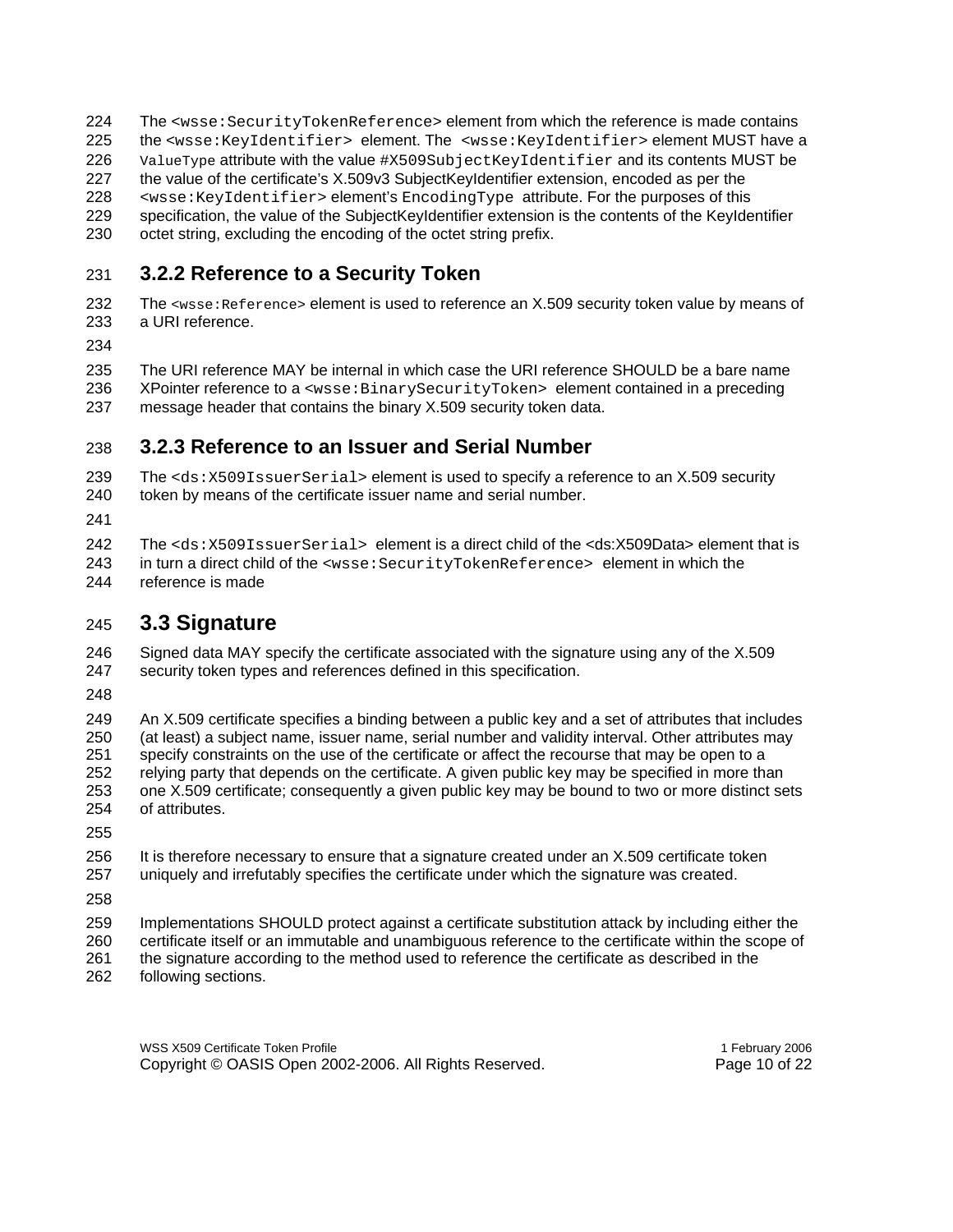#### **3.3.1 Key Identifier**

264 The <wsse:KeyIdentifier> element does not guarantee an immutable and unambiguous 265 reference to the certificate referenced. Consequently implementations that use this form of 266 reference within a signature SHOULD employ the STR Dereferencing Transform within a 267 reference to the signature key information in order to ensure that the referenced certificate is 268 signed, and not just the ambiguous reference. The form of the reference is a bare name 269 reference as defined by the XPointer specification [XPointer].

271 The following example shows a certificate referenced by means of a KeyIdentifier. The scope of 272 the signature is the  $ds:$   $Sigma \cdot f$  element which includes both the message body (#body) 273 and the signing certificate by means of a reference to the  $\langle ds: KeyInf \circ > \text{element which}$ 274 references it (#keyinfo). Since the <ds: KeyInfo> element only contains a mutable reference to 275 the certificate rather than the certificate itself, a transformation is specified which replaces the 276 reference to the certificate with the certificate. The  $\langle ds : K(y) \rangle$  element specifies the signing 277 key by means of a <wsse:SecurityTokenReference> element which contains a 278 <wsse:KeyIdentifier> element which specifies the X.509 subject key identifier of the signing<br>279 certificate. certificate.

| 281 | <s11:envelope xmlns:s11=""></s11:envelope>                                        |
|-----|-----------------------------------------------------------------------------------|
| 282 | $<$ S $11$ : Header>                                                              |
| 283 | <wsse: security<="" th=""></wsse:>                                                |
| 284 | $xmlns:wsse="$ "                                                                  |
| 285 | $xmlns:wsu=".$ ">                                                                 |
| 286 | <ds:signature< th=""></ds:signature<>                                             |
| 287 | xmlns:ds="http://www.w3.org/2000/09/xmldsig#">                                    |
| 288 | <ds:signedinfo></ds:signedinfo>                                                   |
| 289 | <ds:reference uri="#body"></ds:reference>                                         |
| 290 | <ds:reference uri="#keyinfo"></ds:reference>                                      |
| 291 | <ds:transforms></ds:transforms>                                                   |
| 292 | <ds:transform algorithm="#STR-Transform"></ds:transform>                          |
| 293 | <wsse:transformationparameters></wsse:transformationparameters>                   |
| 294 | <ds:canonicalizationmethod algorithm=""></ds:canonicalizationmethod>              |
| 295 |                                                                                   |
| 296 |                                                                                   |
| 297 |                                                                                   |
| 298 |                                                                                   |
| 299 |                                                                                   |
| 300 | <ds:signaturevalue>HFLP</ds:signaturevalue>                                       |
| 301 | <ds:keyinfo id="keyinfo"></ds:keyinfo>                                            |
| 302 | <wsse:securitytokenreference></wsse:securitytokenreference>                       |
| 303 | <wsse:keyidentifier <="" encodingtype="#Base64Binary" th=""></wsse:keyidentifier> |
| 304 | ValueType="#X509SubjectKeyIdentifier">                                            |
| 305 | MIGfMa0GCSq                                                                       |
| 306 |                                                                                   |
| 307 |                                                                                   |
| 308 |                                                                                   |
| 309 |                                                                                   |
| 310 |                                                                                   |
| 311 | $\langle$ /S11:Header>                                                            |
| 312 | <s11:body <="" th="" wsu:id="body"></s11:body>                                    |
| 313 | $xmlns:wsu=$ "/">                                                                 |
| 314 | $\bullet\bullet\bullet$                                                           |

WSS X509 Certificate Token Profile 1 February 2006 Copyright © OASIS Open 2002-2006. All Rights Reserved. Page 11 of 22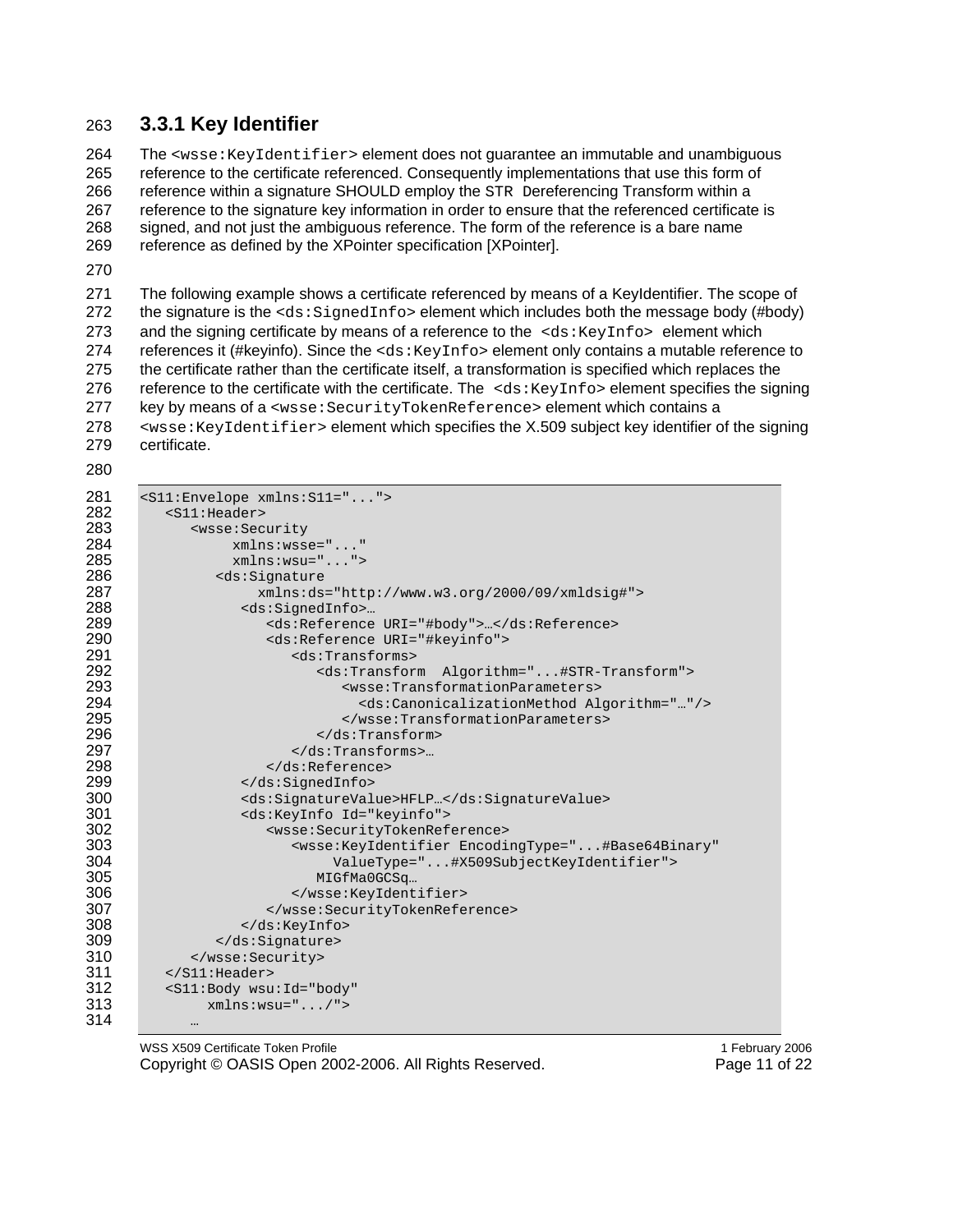$315 \times /S11:Body>$ <br> $316 \times /S11:Envelope$ </S11:Envelope>

#### **3.3.2 Reference to a Binary Security Token**

318 The signed data SHOULD contain a core bare name reference (as defined by the XPointer 319 specification [XPointer]) to the<wsse:BinarySecurityToken> element that contains the 320 security token referenced, or a core reference to the external data source containing the security 321 token.

323 The following example shows a certificate embedded in a <wsse:BinarySecurityToken> 324 element and referenced by URI within a signature. The certificate is included in the <wsse:Security> header as a <wsse:BinarySecurityToken> element with identifier 326 binarytoken. The scope of the signature defined by a <ds:Reference> element within the <ds:SignedInfo> element includes the signing certificate which is referenced by means of the 328 URI bare name pointer #binarytoken. The <ds: KeyInfo> element specifies the signing key 329 by means of a <wsse:SecurityTokenReference> element which contains a 330 <wsse:Reference> element which references the certificate by means of the URI bare name

331 pointer #binarytoken.

| 333 | <s11:envelope xmlns:s11=""></s11:envelope>                    |
|-----|---------------------------------------------------------------|
| 334 | $<$ S $11$ : Header>                                          |
| 335 | <wsse: security<="" th=""></wsse:>                            |
| 336 | xmlns:wsse=""                                                 |
| 337 | $xmlns:wsu=".$ ">                                             |
| 338 | <wsse:binarysecuritytoken< th=""></wsse:binarysecuritytoken<> |
| 339 | wsu: Id="binarytoken"                                         |
| 340 | ValueType="#X509v3"                                           |
| 341 | EncodingType="#Base64Binary">                                 |
| 342 | MIIEZzCCA9CqAwIBAqIQEmtJZc0                                   |
| 343 |                                                               |
| 344 | <ds:signature< th=""></ds:signature<>                         |
| 345 | xmlns:ds="http://www.w3.org/2000/09/xmldsig#">                |
| 346 | <ds:signedinfo></ds:signedinfo>                               |
| 347 | <ds:reference uri="#body"></ds:reference>                     |
| 348 | <ds:reference uri="#binarytoken"></ds:reference>              |
| 349 |                                                               |
| 350 | <ds:signaturevalue>HFLP</ds:signaturevalue>                   |
| 351 | <ds:keyinfo></ds:keyinfo>                                     |
| 352 | <wsse:securitytokenreference></wsse:securitytokenreference>   |
| 353 | <wsse:reference uri="#binarytoken"></wsse:reference>          |
| 354 |                                                               |
| 355 |                                                               |
| 356 |                                                               |
| 357 |                                                               |
| 358 | $\langle$ /S11:Header>                                        |
| 359 | <s11:body <="" th="" wsu:id="body"></s11:body>                |
| 360 | $xmlns:wsu=".$ ">                                             |
| 361 | $\cdots$                                                      |
| 362 | $\langle$ /S11:Body>                                          |
| 363 |                                                               |

WSS X509 Certificate Token Profile 1 February 2006 Copyright © OASIS Open 2002-2006. All Rights Reserved. Page 12 of 22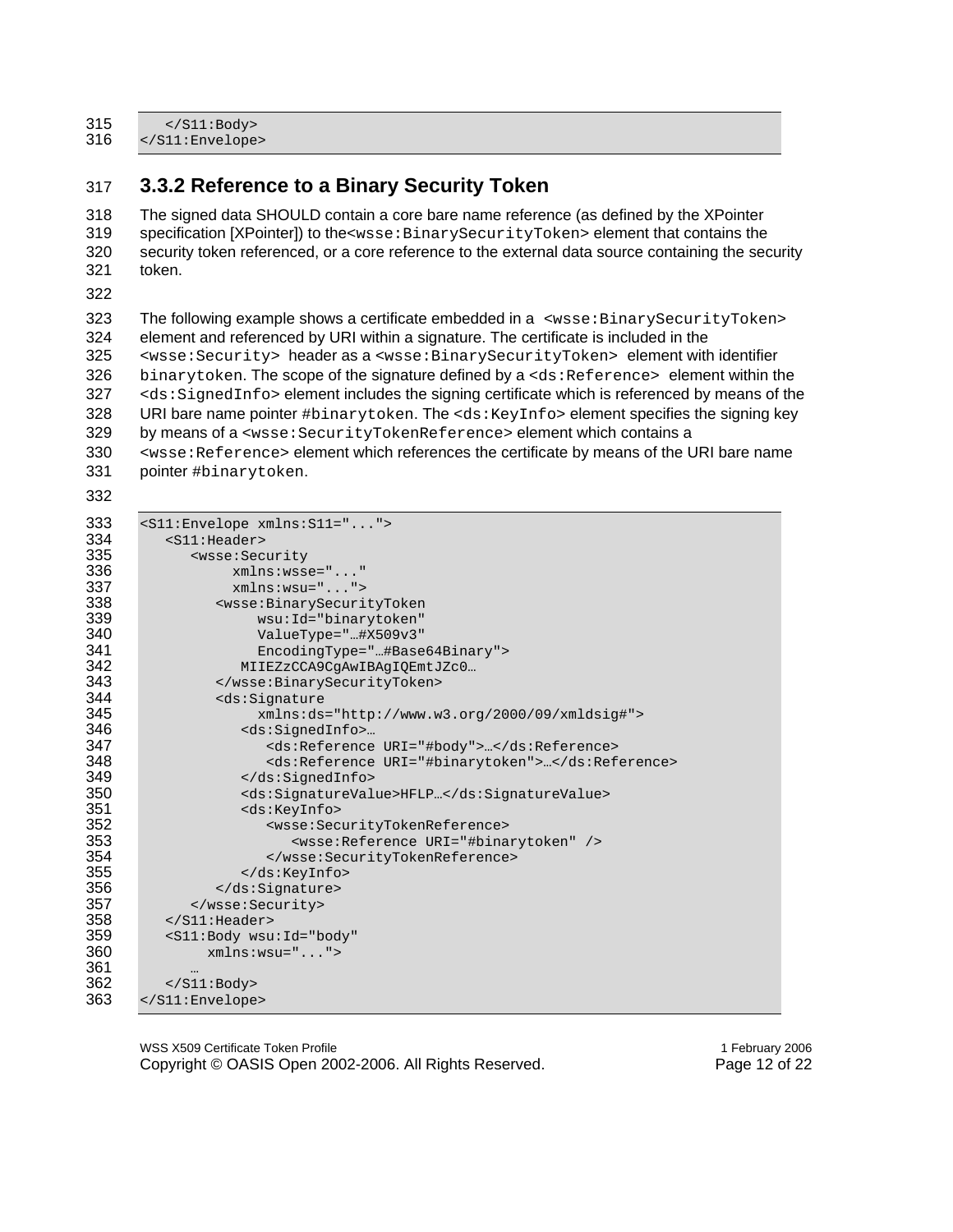#### **3.3.3 Reference to an Issuer and Serial Number**

365 The signed data SHOULD contain a core bare name reference (as defined by the XPointer 366 specification [XPointer]) to the <ds:KeyInfo> element that contains the security token 367 reference.

369 The following example shows a certificate referenced by means of its issuer name and serial 370 number. In this example the certificate is not included in the message. The scope of the signature 371 defined by the  $\langle ds : S{\rm i}g \rangle$  defined  $Inf \circ > e$  element includes both the message body (#body) and the key 372 information element (#keyInfo). The <ds: KeyInfo> element contains a

<wsse:SecurityTokenReference> element which specifies the issuer and serial number of 374 the specified certificate by means of the <ds:X509IssuerSerial> element.

| 376 | <s11:envelope xmlns:s11=""></s11:envelope>                  |
|-----|-------------------------------------------------------------|
| 377 | $<$ S $11$ : Header>                                        |
| 378 | <wsse: security<="" th=""></wsse:>                          |
| 379 | $xmlns:wsse="$ "                                            |
| 380 | $xmlns:wsu = ""$                                            |
| 381 | <ds:signature< th=""></ds:signature<>                       |
| 382 | $xmlns:ds="$ ">                                             |
| 383 | <ds:signedinfo></ds:signedinfo>                             |
| 384 | <ds:reference uri="#body"></ds:reference>                   |
| 385 | <ds:reference uri="#keyinfo"></ds:reference>                |
| 386 |                                                             |
| 387 | <ds:signaturevalue>HFLP</ds:signaturevalue>                 |
| 388 | <ds:keyinfo id="keyinfo"></ds:keyinfo>                      |
| 389 | <wsse:securitytokenreference></wsse:securitytokenreference> |
| 390 | <ds:x509data></ds:x509data>                                 |
| 391 | <ds:x509issuerserial></ds:x509issuerserial>                 |
| 392 | <ds:x509issuername></ds:x509issuername>                     |
| 393 | DC=ACMECorp, DC=com                                         |
| 394 |                                                             |
| 395 | <ds:x509serialnumber>12345678</ds:x509serialnumber>         |
| 396 |                                                             |
| 397 | $\langle$ /ds:X509Data>                                     |
| 398 |                                                             |
| 399 |                                                             |
| 400 |                                                             |
| 401 |                                                             |
| 402 | $\langle$ /S11:Header>                                      |
| 403 | <s11:body <="" th="" wsu:id="body"></s11:body>              |
| 404 | $xmlns:wsu=".$ ">                                           |
| 405 | $\ddotsc$                                                   |
| 406 | $\langle$ S11: Body>                                        |
| 407 |                                                             |

#### **3.4 Encryption**

409 Encrypted keys or data MAY identify a key required for decryption by identifying the

- 410 corresponding key used for encryption by means of any of the X.509 security token types or
- 411 references specified herein.
- 

WSS X509 Certificate Token Profile 1 February 2006 Copyright © OASIS Open 2002-2006. All Rights Reserved. Page 13 of 22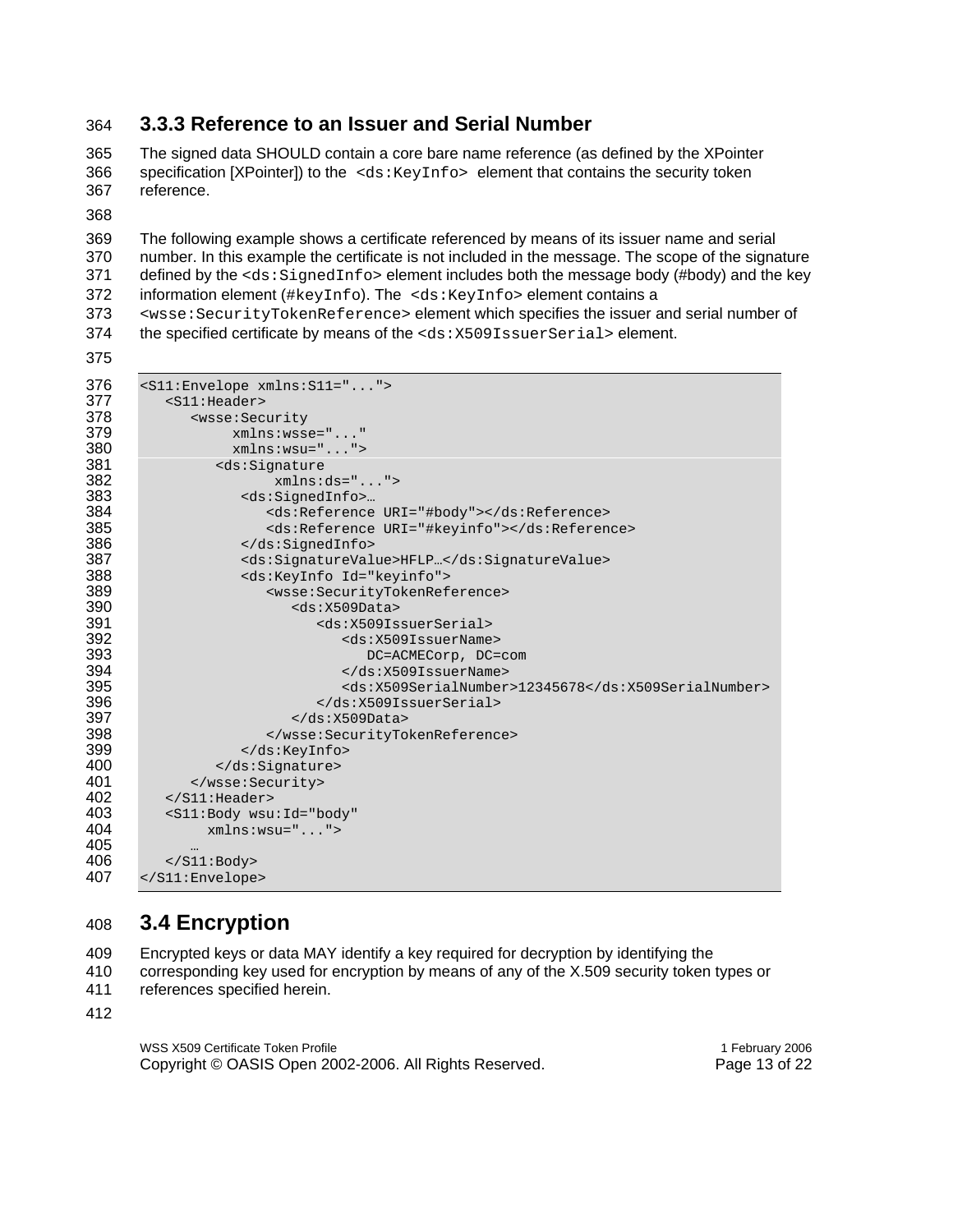413 Since the sole purpose is to identify the decryption key it is not necessary to specify either a trust 414 path or the specific contents of the certificate itself.

416 The following example shows a decryption key referenced by means of the issuer name and 417 serial number of an associated certificate. In this example the certificate is not included in the 418 message. The <ds:KeyInfo> element contains a <wsse:SecurityTokenReference> 419 element which specifies the issuer and serial number of the specified certificate by means of the <ds:X509IssuerSerial> element.

| 422        | <s11:envelope< th=""></s11:envelope<>                       |
|------------|-------------------------------------------------------------|
| 423        | $xmlns: S11 = "$ "                                          |
| 424        | $xmlns:ds = ""$                                             |
| 425        | $xmlns:wsse="$ "                                            |
| 426        | xmlns:xenc="">                                              |
| 427        | $<$ S $11$ : Header>                                        |
| 428        | <wsse: security=""></wsse:>                                 |
| 429        | <xenc: encryptedkey=""></xenc:>                             |
| 430        | <xenc: algorithm="" encryptionmethod=""></xenc:>            |
| 431        | <ds:keyinfo></ds:keyinfo>                                   |
| 432        | <wsse:securitytokenreference></wsse:securitytokenreference> |
| 433        | <ds:x509data></ds:x509data>                                 |
| 434        | <ds:x509issuerserial></ds:x509issuerserial>                 |
| 435        | <ds:x509issuername></ds:x509issuername>                     |
| 436        | DC=ACMECorp, DC=com                                         |
| 437        |                                                             |
| 438        | <ds:x509serialnumber>12345678</ds:x509serialnumber>         |
| 439        |                                                             |
| 440        | $\langle$ /ds:X509Data>                                     |
| 441        |                                                             |
| 442        |                                                             |
| 443        | <xenc:cipherdata></xenc:cipherdata>                         |
| 444        | <xenc:ciphervalue></xenc:ciphervalue>                       |
| 445        |                                                             |
| 446<br>447 | <xenc:referencelist></xenc:referencelist>                   |
| 448        | <xenc:datareference uri="#encrypted"></xenc:datareference>  |
| 449        |                                                             |
| 450        |                                                             |
| 451        | <br>$\langle$ /S11:Header>                                  |
| 452        | <s11:body></s11:body>                                       |
| 453        | <xenc: encrypteddata="" id="encrypted" type=""></xenc:>     |
| 454        | <xenc:cipherdata></xenc:cipherdata>                         |
| 455        | <xenc:ciphervalue></xenc:ciphervalue>                       |
| 456        |                                                             |
| 457        |                                                             |
| 458        | $\langle$ S11:Body>                                         |
| 459        |                                                             |
|            |                                                             |

461 The following example shows a decryption key referenced by means of the Thumbprint of an 462 associated certificate. In this example the certificate is not included in the message. The <ds:KeyInfo> element contains a <wsse:SecurityTokenReference> element which 464 specifies the Thumbprint of the specified certificate by means of the http://docs.oasis-

WSS X509 Certificate Token Profile 1 February 2006 Copyright © OASIS Open 2002-2006. All Rights Reserved. Page 14 of 22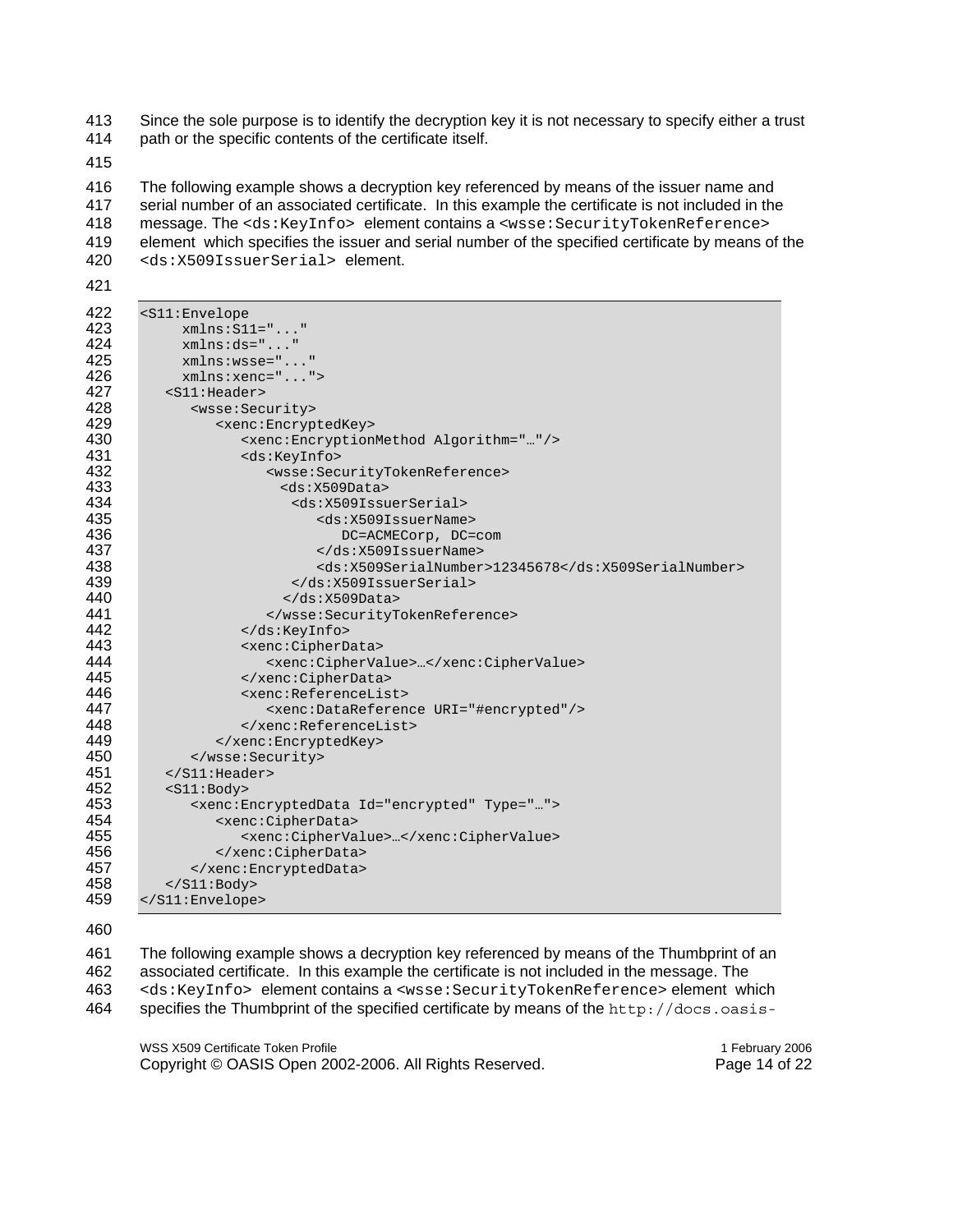open.org/wss/oasis-wss-soap-message-security-1.1#ThumbprintSHA1 attribute of 466 the <wsse:KeyIdentifier> element.

| 467 | $<$ S $11$ : Envelope                                                   |  |  |
|-----|-------------------------------------------------------------------------|--|--|
| 468 | $xmlns: S11 = ""$                                                       |  |  |
| 469 | $xmlns:ds = ""$                                                         |  |  |
| 470 | $xmlns:wsse="$ "                                                        |  |  |
| 471 | $xmlns:$ xenc= $".$                                                     |  |  |
| 472 | $<$ S11:Header>                                                         |  |  |
| 473 | <wsse: security=""></wsse:>                                             |  |  |
| 474 | <xenc:encryptedkey></xenc:encryptedkey>                                 |  |  |
| 475 | <xenc: algorithm="" encryptionmethod=""></xenc:>                        |  |  |
| 476 | <ds:keyinfo></ds:keyinfo>                                               |  |  |
| 477 | <wsse:securitytokenreference></wsse:securitytokenreference>             |  |  |
| 478 | <wsse:keyidentifier< th=""></wsse:keyidentifier<>                       |  |  |
| 479 | ValueType="http://docs.oasis-open.org/wss/oasis-wss-                    |  |  |
| 480 | soap-messaqe-security-1.1#ThumbPrintSHA1" >LKiQ/CmFrJDJqCLFcjlhIsmZ/+0= |  |  |
| 481 |                                                                         |  |  |
| 482 |                                                                         |  |  |
| 483 |                                                                         |  |  |
| 484 | <xenc:cipherdata></xenc:cipherdata>                                     |  |  |
| 485 | <xenc:ciphervalue></xenc:ciphervalue>                                   |  |  |
| 486 |                                                                         |  |  |
| 487 | <xenc:referencelist></xenc:referencelist>                               |  |  |
| 488 | <xenc:datareference uri="#encrypted"></xenc:datareference>              |  |  |
| 489 |                                                                         |  |  |
| 490 |                                                                         |  |  |
| 491 |                                                                         |  |  |
| 492 | $\langle$ /S11:Header>                                                  |  |  |
| 493 | $<$ S $11$ : Body>                                                      |  |  |
| 494 | <xenc:encrypteddata id="encrypted" type=""></xenc:encrypteddata>        |  |  |
| 495 | <xenc:cipherdata></xenc:cipherdata>                                     |  |  |
| 496 | <xenc:ciphervalue></xenc:ciphervalue>                                   |  |  |
| 497 |                                                                         |  |  |
| 498 |                                                                         |  |  |
| 499 | $\langle$ S11: Body>                                                    |  |  |
| 500 |                                                                         |  |  |

#### **3.5 Error Codes**

503 When using X.509 certificates, the error codes defined in the WSS: SOAP Message Security 504 specification [WS-Security] MUST be used.

506 If an implementation requires the use of a custom error it is recommended that a sub-code be<br>507 defined as an extension of one of the codes defined in the WSS: SOAP Message Security defined as an extension of one of the codes defined in the WSS: SOAP Message Security 508 specification [WS-Security].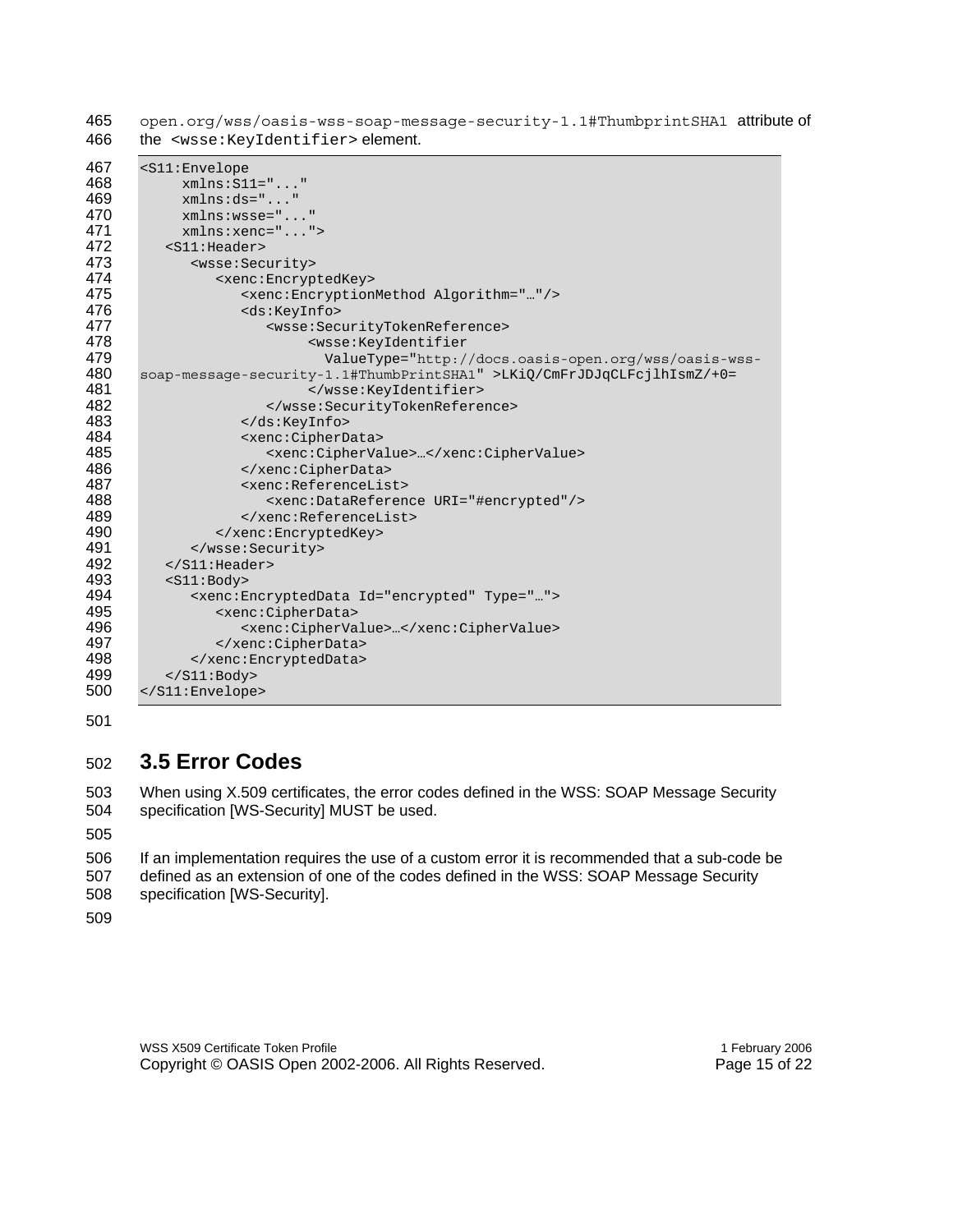## 510 **4 Threat Model and Countermeasures (Non-**<sup>511</sup>**Normative)**

512 The use of X.509 certificate token introduces no new threats beyond those identified in WSS: 513 SOAP Message Security specification [WS-Security].

514

515 Message alteration and eavesdropping can be addressed by using the integrity and confidentiality 516 mechanisms described in WSS: SOAP Message Security [WS-Security]. Replay attacks can be 517 addressed by using message timestamps and caching, as well as other application-specific 518 tracking mechanisms. For X.509 certificates, identity is authenticated by use of keys, man-in-the-519 middle attacks are generally mitigated.

520

521 It is strongly RECOMMENDED that all relevant and immutable message data be signed.

522

- 523 It should be noted that a transport-level security protocol such as SSL or TLS [RFC2246] MAY be
- 524 used to protect the message and the security token as an alternative to or in conjunction with
- 525 WSS: SOAP Message Security specification [WS-Security].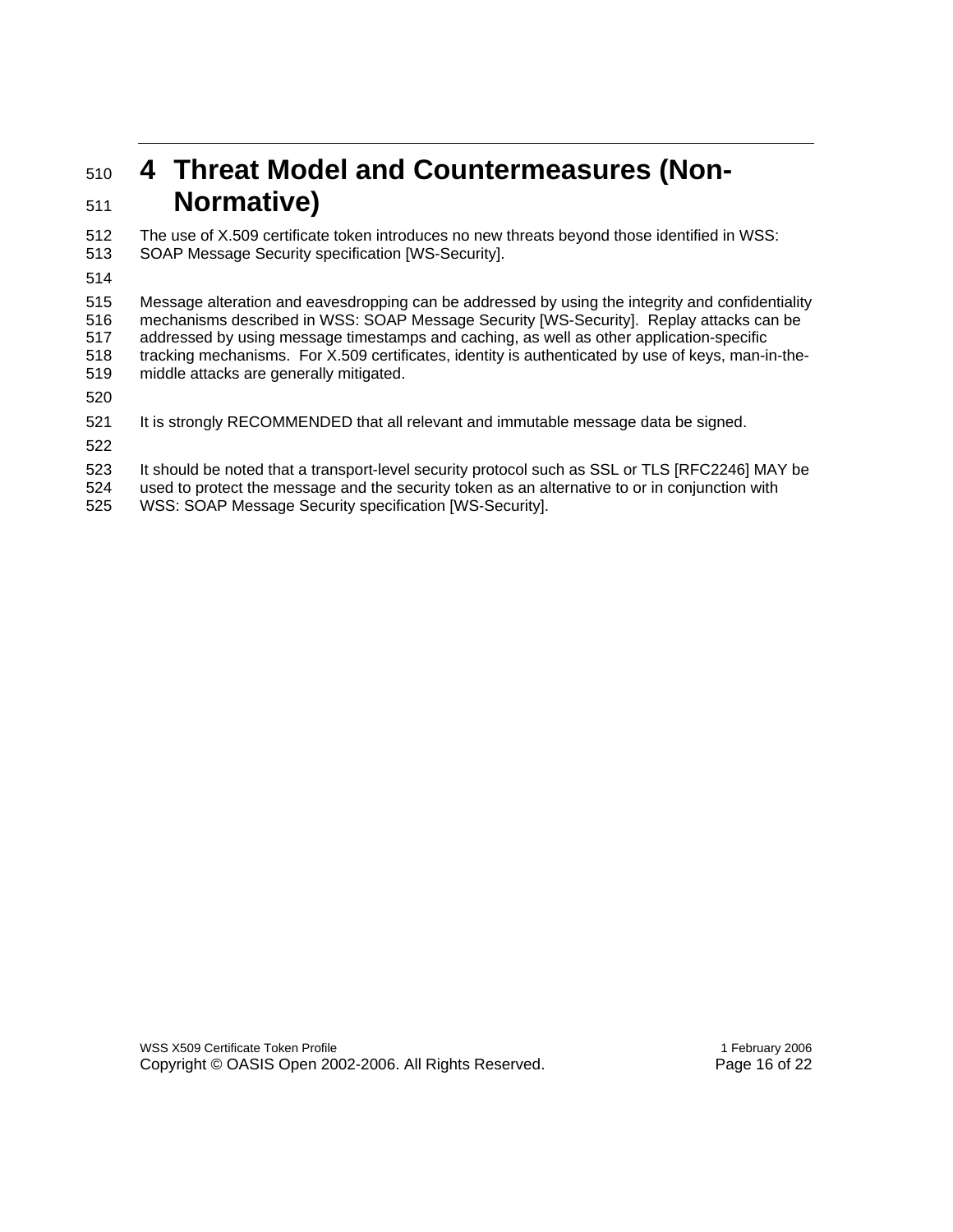## <sup>526</sup>**5 References**

527 The following are normative references

| 528<br>529               | [Glossary]                                                                                                                                                                   | Informational RFC 2828, Internet Security Glossary, May 2000.<br>http://www.ietf.org/rfc/rfc2828.txt                                                                                                         |  |
|--------------------------|------------------------------------------------------------------------------------------------------------------------------------------------------------------------------|--------------------------------------------------------------------------------------------------------------------------------------------------------------------------------------------------------------|--|
| 530<br>531<br>532        | [KEYWORDS]                                                                                                                                                                   | S. Bradner, Key words for use in RFCs to Indicate Requirement Levels,<br>RFC 2119, Harvard University, March 1997,<br>http://www.ietf.org/rfc/rfc2119.txt                                                    |  |
| 533<br>534               | [RFC2246]                                                                                                                                                                    | T. Dierks, C. Allen., The TLS Protocol Version, 1.0. IETF RFC 2246<br>January 1999. http://www.ietf.org/rfc/rfc2246.txt                                                                                      |  |
| 535                      | [SOAP11]                                                                                                                                                                     | W3C Note, "SOAP: Simple Object Access Protocol 1.1," 08 May 2000.                                                                                                                                            |  |
| 536<br>537               | [SOAP12]                                                                                                                                                                     | W3C Recommendation, "SOAP Version 1.2 Part 1: Messaging<br>Framework", 23 June 2003.                                                                                                                         |  |
| 538<br>539<br>540        | [URI]<br>T. Berners-Lee, R. Fielding, L. Masinter, "Uniform Resource Identifiers<br>(URI): Generic Syntax," RFC 3986, MIT/LCS, Day Software, Adobe<br>Systems, January 2005. |                                                                                                                                                                                                              |  |
| 541<br>542<br>543<br>544 | [WS-Security]                                                                                                                                                                | A. Nadalin et al., Web Services Security: SOAP Message Security 1.1<br>(WS-Security 2004), OASIS Standard, http://docs.oasis-<br>open.org/wss/2004/01/oasis-200401-wss-soap-message-security-<br>$1.1$ .pdf. |  |
| 545<br>546<br>547        | [PKCS7]                                                                                                                                                                      | PKCS #7: Cryptographic Message Syntax Standard RSA Laboratories,<br>November 1, 1993. http://www.rsasecurity.com/rsalabs/pkcs/pkcs-<br>7/index.html                                                          |  |
| 548<br>549               | [PKIPATH]<br>http://www.itu.int/rec/recommendation.asp?type=items⟨=e&parent=T-<br>REC-X.509-200110-S!Cor1                                                                    |                                                                                                                                                                                                              |  |
| 550<br>551<br>552        | [X509]                                                                                                                                                                       | ITU-T Recommendation X.509 (1997 E): Information Technology - Open<br>Systems Interconnection - The Directory: Authentication Framework,<br>June 1997.                                                       |  |
| 553                      |                                                                                                                                                                              |                                                                                                                                                                                                              |  |
| 554                      | The following are non-normative references                                                                                                                                   |                                                                                                                                                                                                              |  |
| 555<br>556<br>557        | $[XML-ns]$<br>T. Bray, D. Hollander, A. Layman. Namespaces in XML. W3C<br>Recommendation. January 1999. http://www.w3.org/TR/1999/REC-xml-<br>names-19990114                 |                                                                                                                                                                                                              |  |
| 558<br>559               | W3C Recommendation, "XML Encryption Syntax andProcessing," 10<br>[XML Encrypt]<br>December 2002                                                                              |                                                                                                                                                                                                              |  |
| 560<br>561<br>562        | [XML Signature]                                                                                                                                                              | D. Eastlake, J. R., D. Solo, M. Bartel, J. Boyer, B. Fox, E. Simon. XML-<br>Signature Syntax and Processing, W3C Recommendation, 12 February<br>2002.                                                        |  |
| 563                      |                                                                                                                                                                              |                                                                                                                                                                                                              |  |
| 564                      |                                                                                                                                                                              |                                                                                                                                                                                                              |  |
|                          | WSS X509 Certificate Token Profile                                                                                                                                           | 1 February 2006                                                                                                                                                                                              |  |

Copyright © OASIS Open 2002-2006. All Rights Reserved. Page 17 of 22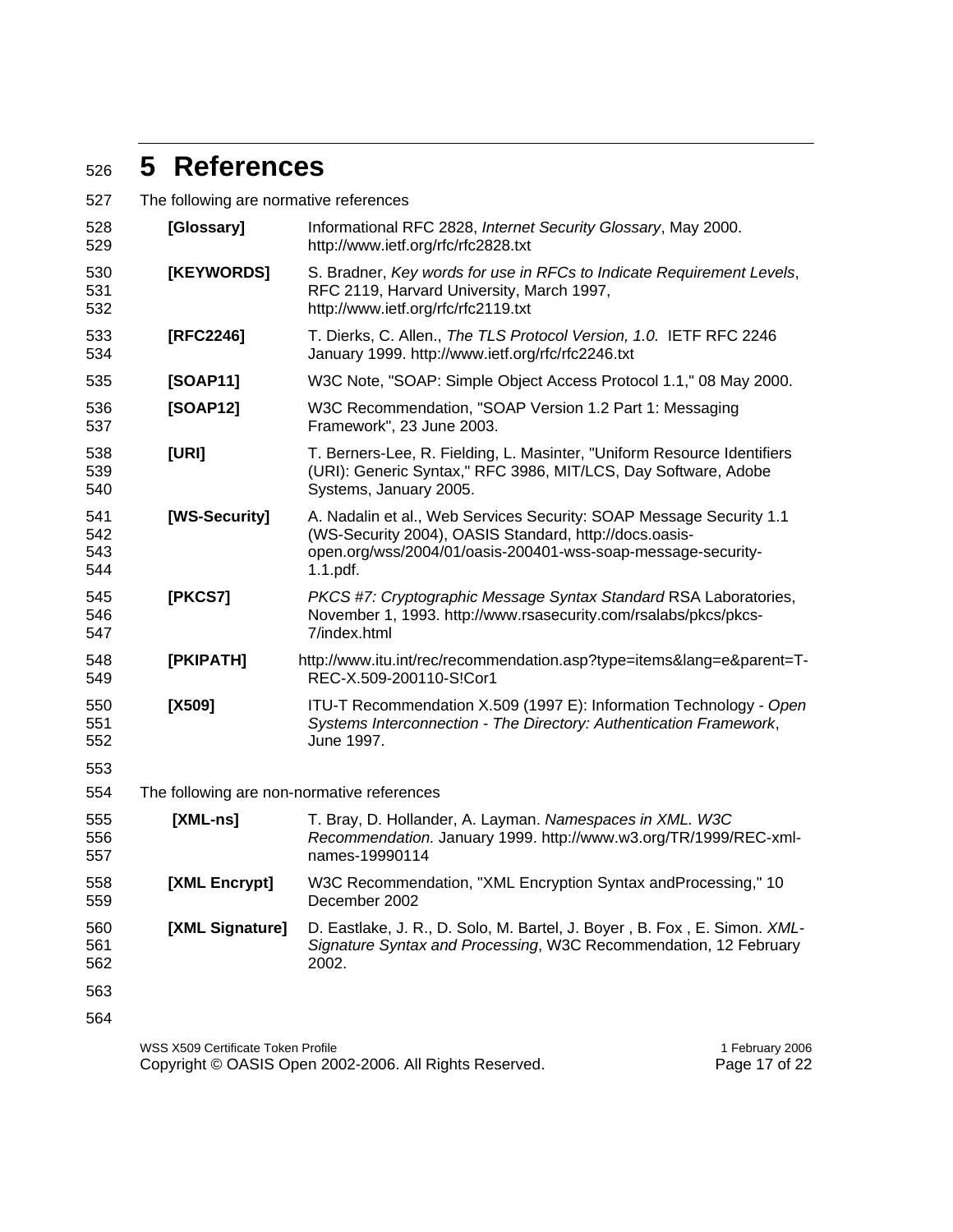565

WSS X509 Certificate Token Profile 1 February 2006 Copyright © OASIS Open 2002-2006. All Rights Reserved. Page 18 of 22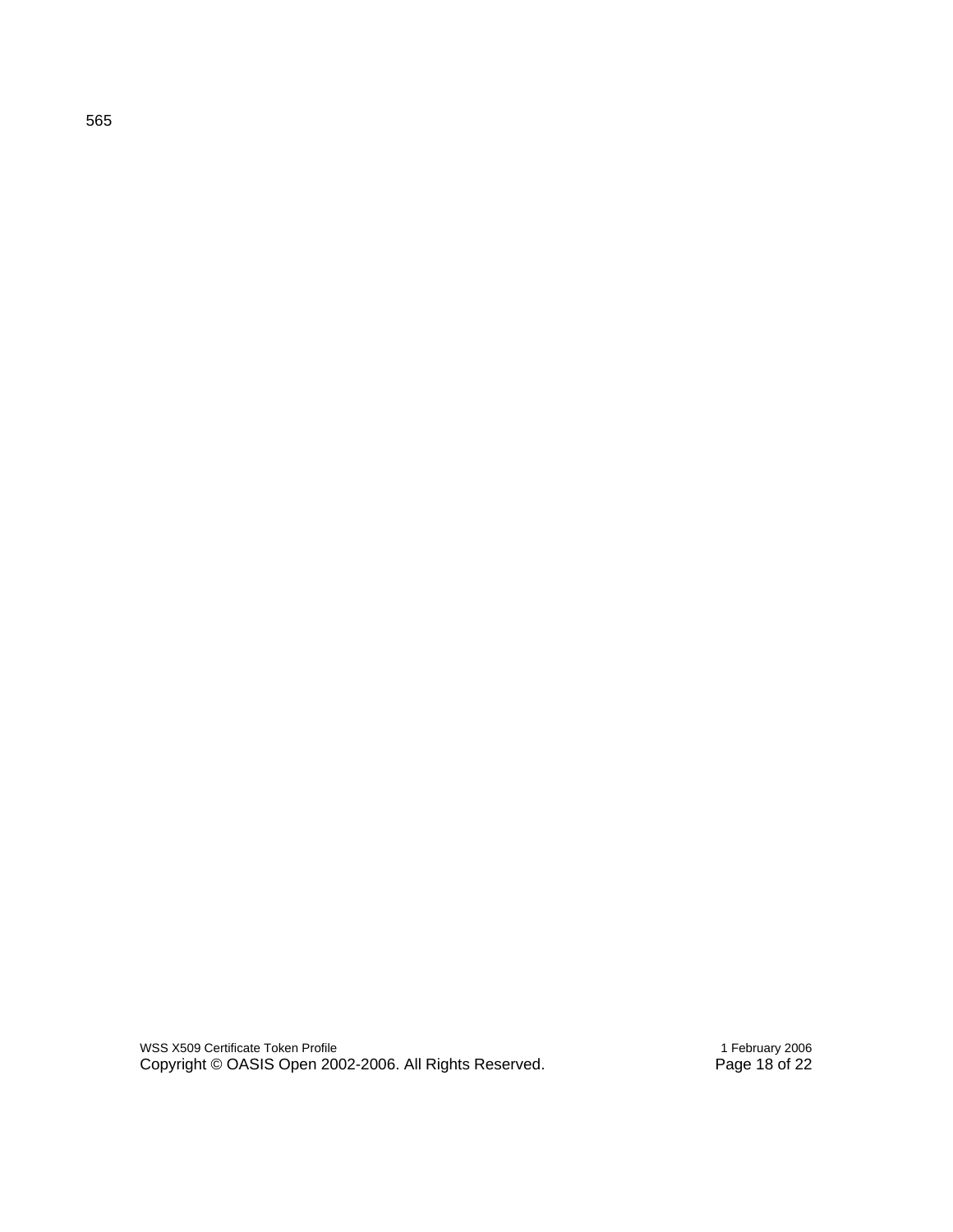## <sup>566</sup>**Appendix A: Acknowledgments**

#### 567 **Current Contributors:**

| IL VUIILI INULUI 3. |                            |                                    |  |
|---------------------|----------------------------|------------------------------------|--|
| Michael             | Hu                         | Actional                           |  |
| Maneesh             | Sahu                       | Actional                           |  |
| Duane               | <b>Nickull</b>             | <b>Adobe Systems</b>               |  |
| Gene                | Thurston                   | <b>AmberPoint</b>                  |  |
| Frank               | Siebenlist                 | <b>Argonne National Laboratory</b> |  |
| Hal                 | Lockhart                   | <b>BEA Systems</b>                 |  |
| Denis               | Pilipchuk                  | <b>BEA Systems</b>                 |  |
| Corinna             | Witt                       | <b>BEA Systems</b>                 |  |
| Steve               | Anderson                   | <b>BMC Software</b>                |  |
| <b>Rich</b>         | Levinson                   | <b>Computer Associates</b>         |  |
| Thomas              | DeMartini                  | <b>ContentGuard</b>                |  |
| <b>Merlin</b>       | Hughes                     | Cybertrust                         |  |
| Dale                | Moberg                     | <b>Cyclone Commerce</b>            |  |
| <b>Rich</b>         | Salz                       | Datapower                          |  |
| Sam                 | Wei                        | <b>EMC</b>                         |  |
| Dana S.             | Kaufman                    | Forum Systems                      |  |
| Toshihiro           | Nishimura                  | Fujitsu                            |  |
| Kefeng              | $\overline{\mathsf{Chen}}$ | <b>GeoTrust</b>                    |  |
| Irving              | Reid                       | Hewlett-Packard                    |  |
| Kojiro              | Nakayama                   | Hitachi                            |  |
| Paula               | Austel                     | <b>IBM</b>                         |  |
| <b>Derek</b>        | $\overline{Fu}$            | <b>IBM</b>                         |  |
| Maryann             | Hondo                      | <b>IBM</b>                         |  |
| Kelvin              | Lawrence                   | <b>IBM</b>                         |  |
| Michael             | McIntosh                   | <b>IBM</b>                         |  |
| Anthony             | Nadalin                    | <b>IBM</b>                         |  |
| Nataraj             | Nagaratnam                 | <b>IBM</b>                         |  |
| <b>Bruce</b>        | Rich                       | <b>IBM</b>                         |  |
| Ron                 | Williams                   | <b>IBM</b>                         |  |
| Don                 | Flinn                      | Individual                         |  |
| Kate                | Cherry                     | Lockheed Martin                    |  |
| Paul                | Cotton                     | Microsoft                          |  |
| Vijay               | Gajjala                    | Microsoft                          |  |
| Martin              | Gudgin                     | Microsoft                          |  |
| Chris               | Kaler                      | Microsoft                          |  |
| Frederick           | <b>Hirsch</b>              | <b>Nokia</b>                       |  |
| Abbie               | <b>Barbir</b>              | Nortel                             |  |
| Prateek             | Mishra                     | Oracle                             |  |
| Vamsi               | Motukuru                   | Oracle                             |  |
| Ramana              | Turlapi                    | Oracle                             |  |
| Ben                 | Hammond                    | <b>RSA Security</b>                |  |
| Rob                 | Philpott                   | <b>RSA Security</b>                |  |
| <b>Blake</b>        | Dournaee                   | Sarvega                            |  |
| Sundeep             | Peechu                     | Sarvega                            |  |

WSS X509 Certificate Token Profile 1 February 2006

Copyright © OASIS Open 2002-2006. All Rights Reserved. Page 19 of 22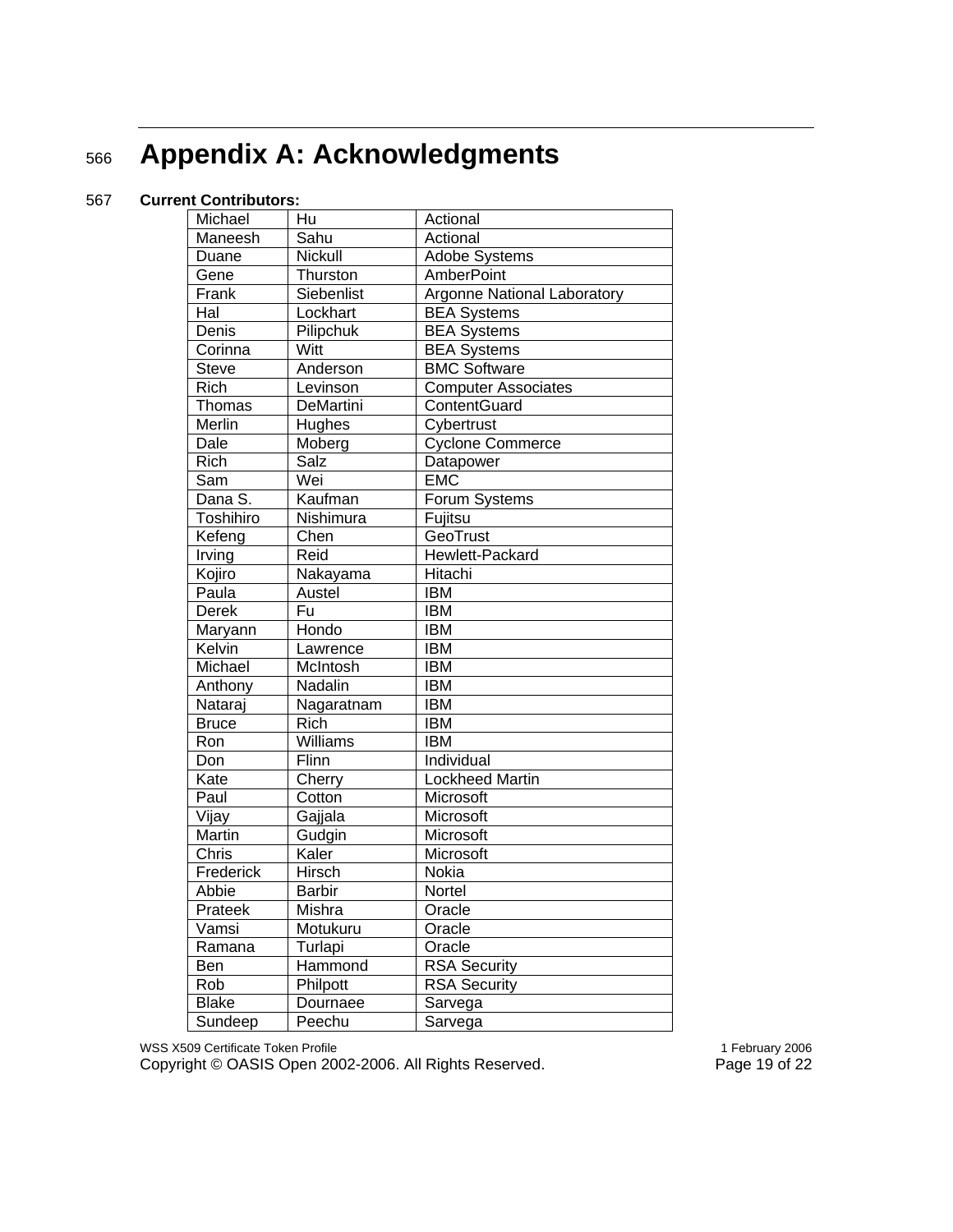| Coumara | Radja          | Sarvega               |
|---------|----------------|-----------------------|
| Pete    | Wenzel         | SeeBeyond             |
| Manveen | Kaur           | Sun Microsystems      |
| Ronald  | Monzillo       | Sun Microsystems      |
| Jan     | Alexander      | Systinet              |
| Symon   | Chang          | <b>TIBCO Software</b> |
| John    | Weiland        | US Navy               |
| Hans    | Grangvist      | VeriSign              |
| Phillip | Hallam-Baker   | VeriSign              |
| Hemma   | Prafullchandra | VeriSign              |

#### 568 **Previous Contributors:**

| us vunniuuus.          |                           |                      |  |
|------------------------|---------------------------|----------------------|--|
| Peter                  | Dapkus                    | <b>BEA</b>           |  |
| Guillermo              | Lao                       | ContentGuard         |  |
| Pannu<br>TJ            |                           | ContentGuard         |  |
| $\overline{X}$ in      | $\overline{\text{W}}$ ang | ContentGuard         |  |
| Shawn                  | Sharp                     | Cyclone Commerce     |  |
| Vaideeswaran<br>Ganesh |                           | Documentum           |  |
| Tim                    | <b>Moses</b>              | Entrust              |  |
| Carolina               | Canales-                  | Ericsson             |  |
|                        | Valenzuela                |                      |  |
| Tom                    | Rutt                      | Fujitsu              |  |
| Yutaka                 | Kudo                      | <b>Hitachi</b>       |  |
| Jason                  | Rouault                   | $\overline{HP}$      |  |
| <b>Bob</b>             | <b>Blakley</b>            | <b>IBM</b>           |  |
| Joel                   | Farrell                   | <b>IBM</b>           |  |
| Satoshi                | Hada                      | <b>IBM</b>           |  |
| Hiroshi                | Maruyama                  | <b>IBM</b>           |  |
| David                  | Melgar                    | <b>IBM</b>           |  |
| Kent                   | Tamura                    | <b>IBM</b>           |  |
| Wayne                  | Vicknair                  | <b>IBM</b>           |  |
| Phil                   | Griffin                   | <b>Individual</b>    |  |
| <b>Mark</b>            | Hayes                     | Individual           |  |
| John                   | Hughes                    | Individual           |  |
| Peter                  | Rostin                    | Individual           |  |
| Davanum                | Srinivas                  | Individual           |  |
| <b>Bob</b>             | Morgan                    | Individual/Internet2 |  |
| <b>Bob</b>             | Atkinson                  | Microsoft            |  |
| Keith                  | Ballinger                 | Microsoft            |  |
| Allen                  | <b>Brown</b>              | Microsoft            |  |
| Giovanni               | Della-Libera              | Microsoft            |  |
| Alan                   | Geller                    | Microsoft            |  |
| Johannes               | Klein                     | Microsoft            |  |
| <b>Scott</b>           | Konersmann                | Microsoft            |  |
| Chris                  | Kurt                      | Microsoft            |  |
| <b>Brian</b>           | LaMacchia                 | Microsoft            |  |
| Paul                   | Leach                     | Microsoft            |  |
| John                   | Manferdelli               | Microsoft            |  |
| John                   | Shewchuk                  | Microsoft            |  |
| Dan                    | Simon                     | Microsoft            |  |

WSS X509 Certificate Token Profile 1 February 2006

Copyright © OASIS Open 2002-2006. All Rights Reserved. Page 20 of 22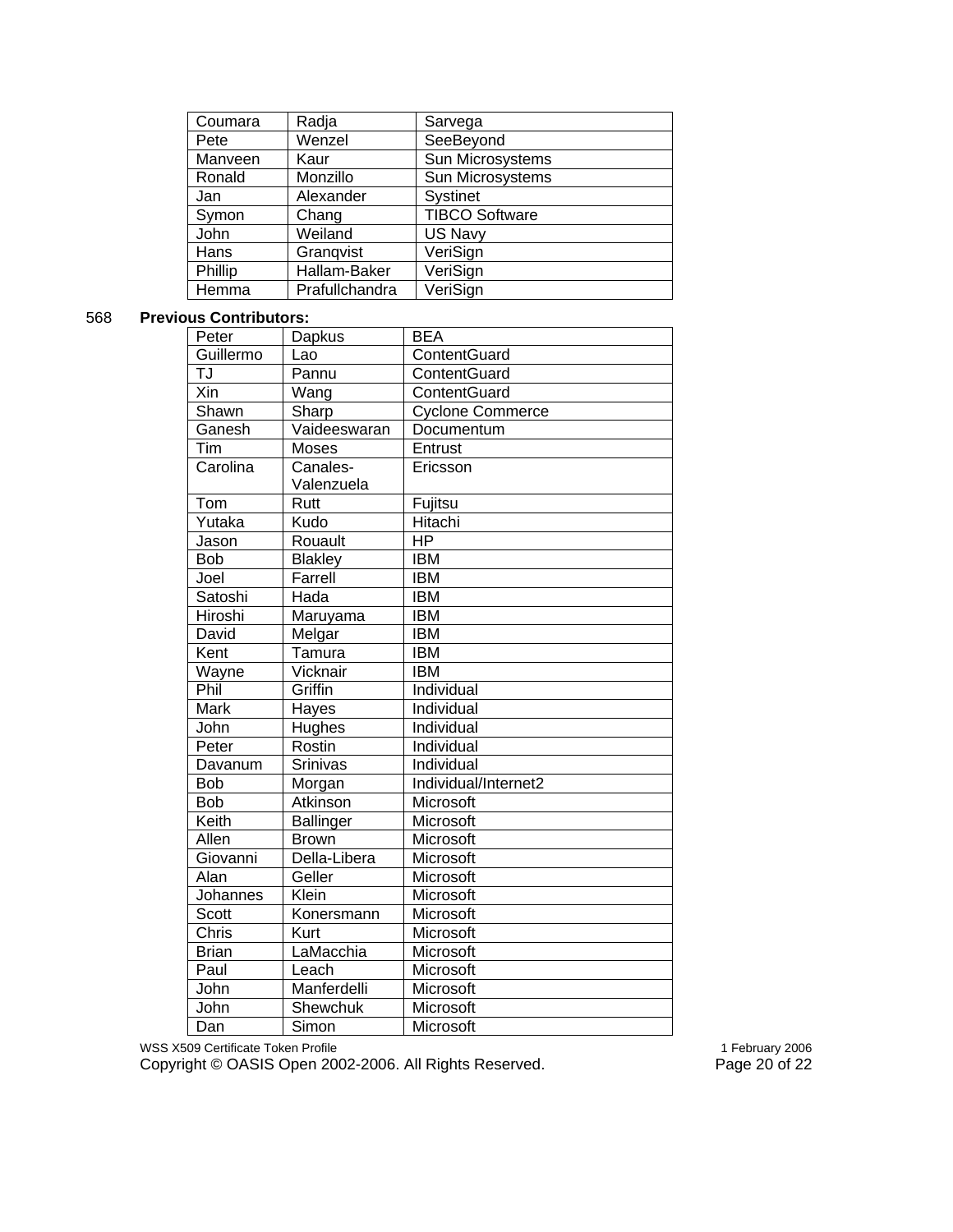| Hervey        | Wilson       | Microsoft            |
|---------------|--------------|----------------------|
| Jeff          | Hodges       | Neustar              |
| Senthil       | Sengodan     | Nokia                |
| Lloyd         | <b>Burch</b> | Novell               |
| Ed            | Reed         | Novell               |
| Charles       | Knouse       | Oblix                |
| Vipin         | Samar        | Oracle               |
| Jerry         | Schwarz      | Oracle               |
| Eric          | Gravengaard  | Reactivity           |
| Andrew        | Nash         | Reactivity           |
| <b>Stuart</b> | King         | <b>Reed Elsevier</b> |
| Martijn       | de Boer      | <b>SAP</b>           |
| Jonathan      | Tourzan      | Sony                 |
| Yassir        | Elley        | Sun                  |
| Michael       | Nguyen       | The IDA of Singapore |
| Don           | Adams        | <b>TIBCO</b>         |
| Morten        | Jorgensen    | Vordel               |

569

WSS X509 Certificate Token Profile 1 February 2006 Copyright © OASIS Open 2002-2006. All Rights Reserved. Page 21 of 22